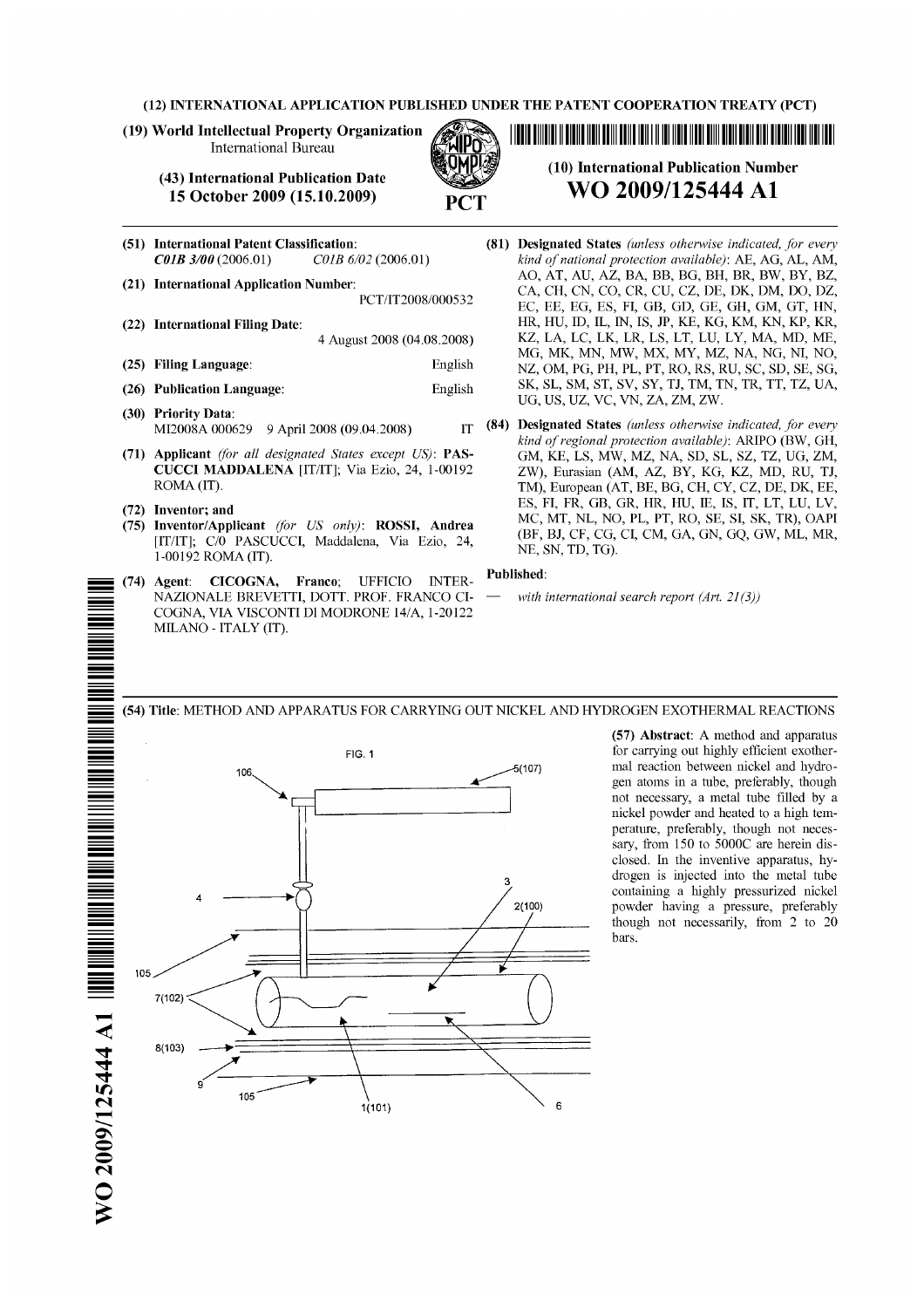WO 2009/125444 PCT/1T2008/000532

# **METHOD AND APPARATUS FOR CARRYING OUT NICKEL AND HYDROGEN EXOTHERMAL REACTIONS**

#### **BACKGROUND OF THE INVENTION**

The present invention relates to a method and apparatus for carrying out nickel and hydrogen exothermal reactions, and has been stimulated by the well known requirement of finding energy sources 10 alternative to fossil sources, to prevent atmospheric carbon dioxide contents from being unnecessarily increased.

For meeting the above need non polluting energy sources should be found which do not involve health 15 risks, are economically competitive with respect to oil sources susceptible to be easily discovered and exploited and naturally abundant.

Many of the above alternative energy sources have already been explored and operatively tested even 20 on an industrial scale, and comprise biomasses, solar energy used both for heating and photovoltaic electric generation purposes, aeolian energy, fuel materials of vegetable or agricultural nature, geothermal and sea wave energy and so on.

25 A possible alternative to natural oil, is the uranium-fission nuclear energy. However, yet unresolved problems affect nuclear energy such as great safety and waste material processing problems, since, as is well known, radioactive waste materials remain dangerously 30 active for thousands or millions of years, with consequent great risks for persons living near radioactive waste disposal-off places.

5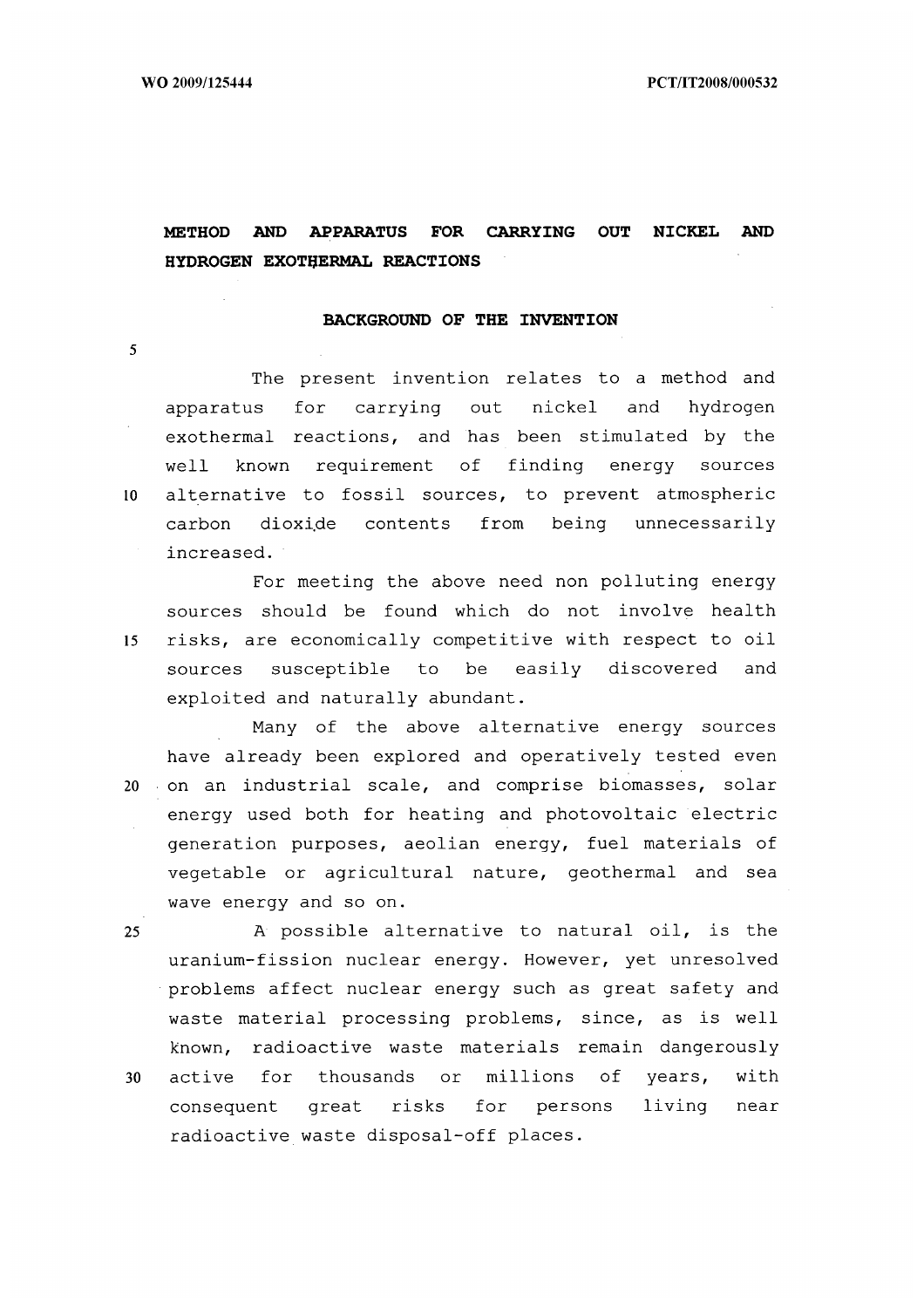To the above the fact should also be added that, at present, a, nuclear fusion based on a laser actuated inertial confining method does not allow to make efficient power systems.

5 The above drawbacks are also true for deuteriumtritium fusion processes, as shown by the operating times estimated for the ITER project, which should within the year 2025 should allow to construct power systems according to the so-called DEMO project to 10 make, within the year 2035, the first fusion power station.

In fact, up to now, the so-called "cold" fusion, after an early announcement by Fleischmann and Pons in 1989 (M. Fleischmann, M. Hawkins, S. Pons: Journal 15 Electroanal. Chem., 261,301-1989), notwithstanding several exploiting attempts on a world-wise scale, has not provided useful and reliable systems capable of generating energy for normal, industrial or domestic applications.

20 The most intelligent work performed in the fusion field, which work has been accurately studied by the present inventor for practicing his invention, is a study of Prof. Sergio Focardi, (Dipartimento di Fisica dell'Univerità di Bologna), and Prof. Francesco 25 Piantelli, (Dipartimento di Fisica dell'Università di Siena) as disclosed in the following bibliographic documents:

- S. Focardi, F. Piantelli: Produzione di energia e reazioni nucleari in sistemi Ni-H a 400°C, <sup>30</sup>Atti della Conferenza Nazionale sulla politica energetica in Italia, Università di Bologna, 18-19 aprile 2005.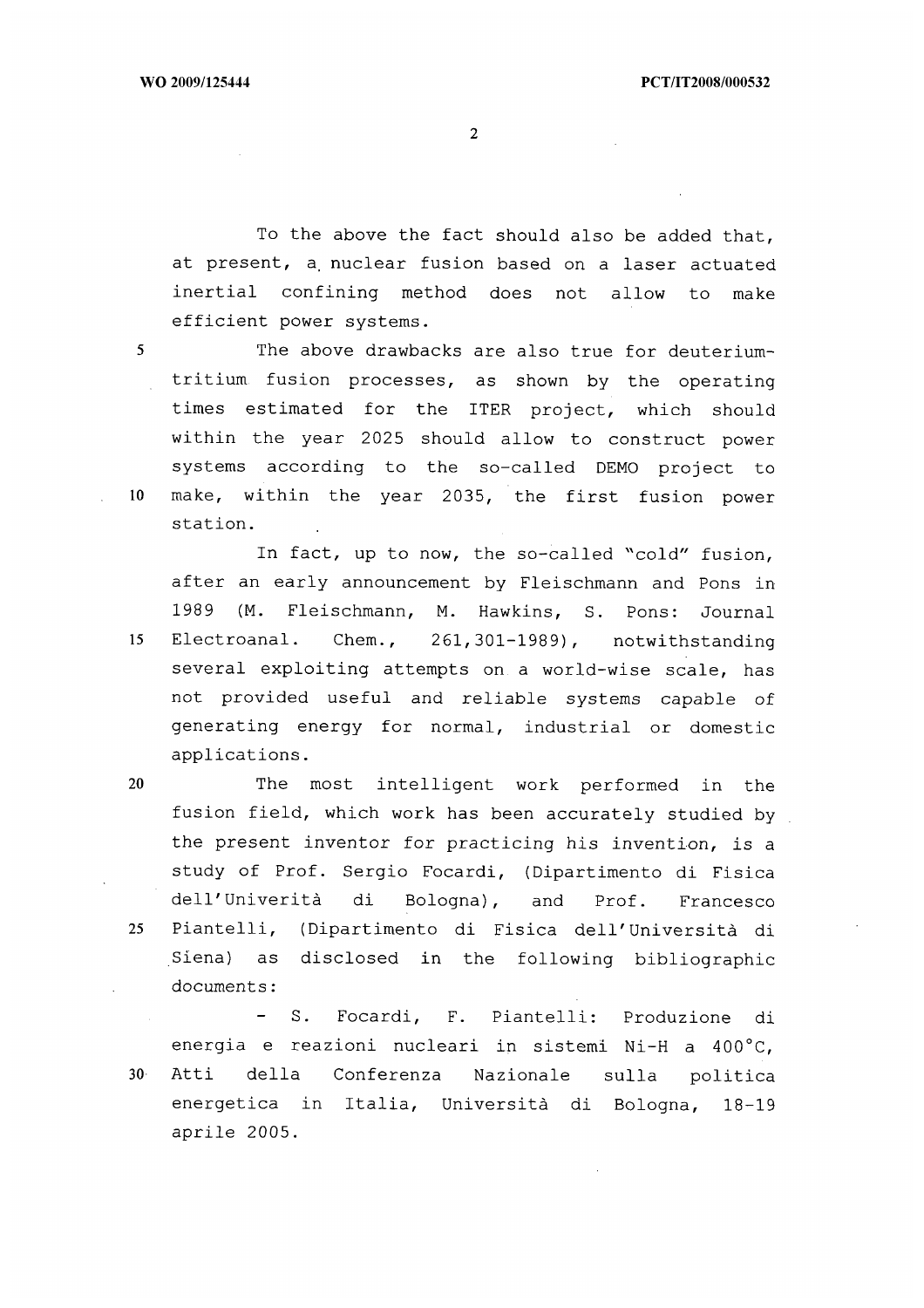- S. Focardi, R. Habel, F. Piantelli: Anomalous heat production in Ni-H systems, Nuovo Cimento Vol. 107, pp 163-167, 1994

- S. Focardi, V. Gabbiani, V. Montalbano, F. 5 Piantelli, S. Veronesi: Large excess in heat production in Ni-H systems, Nuovo Cimento Vol. 111 A pp. 1233- 1241, 1998

- A. Battaglia, L. Daddi, S. Focardi, V. Gabbiani, V. Montalbano, F. Piantelli, P.G. Sona, S. 10 Veronesi: Neutron emission in Ni-H systems, Nuovo Cimento Vol. 112 A pp 921-931, 1999

- S. Focardi, V. Gabbiani, V. Montalbano. F. Piantelli, S. Veronesi: On the Ni-H systems, Asti Workshop in Hydrogeldeuterium loaded metals, pp 35-47, 15 1997

- E.G. Campari, S. Focardi, V. Gabbiani, V. Montalbano. F. Piantelli, E. Porcu, E. Tosti, S. Veronesi:  $Ni-H$  systems, Proceedings of the  $8<sup>th</sup>$ Conference on Cold Fusion, pp 69-74, 2000.

20 The present inventor, moreover, has also accurately studies the following related patents: US- $\Delta \sim$ 6,236,225, US-5,122,054, US-H466, US-4,014,168, US-5,552,155, US-5,195,157, US-4,782,303, US-4,341,730, US-A-20010024789.

25 An analysis of the above mentioned references shows that:

1- all experiments performed based on cold fusion have not permitted to generate power in such an amount to be reliably and constantly exploited in 30 industrial applications;

2- all the uranium based methods and systems have not up to now solved the problem of safely

 $\mathcal{L}^{\text{max}}_{\text{max}}$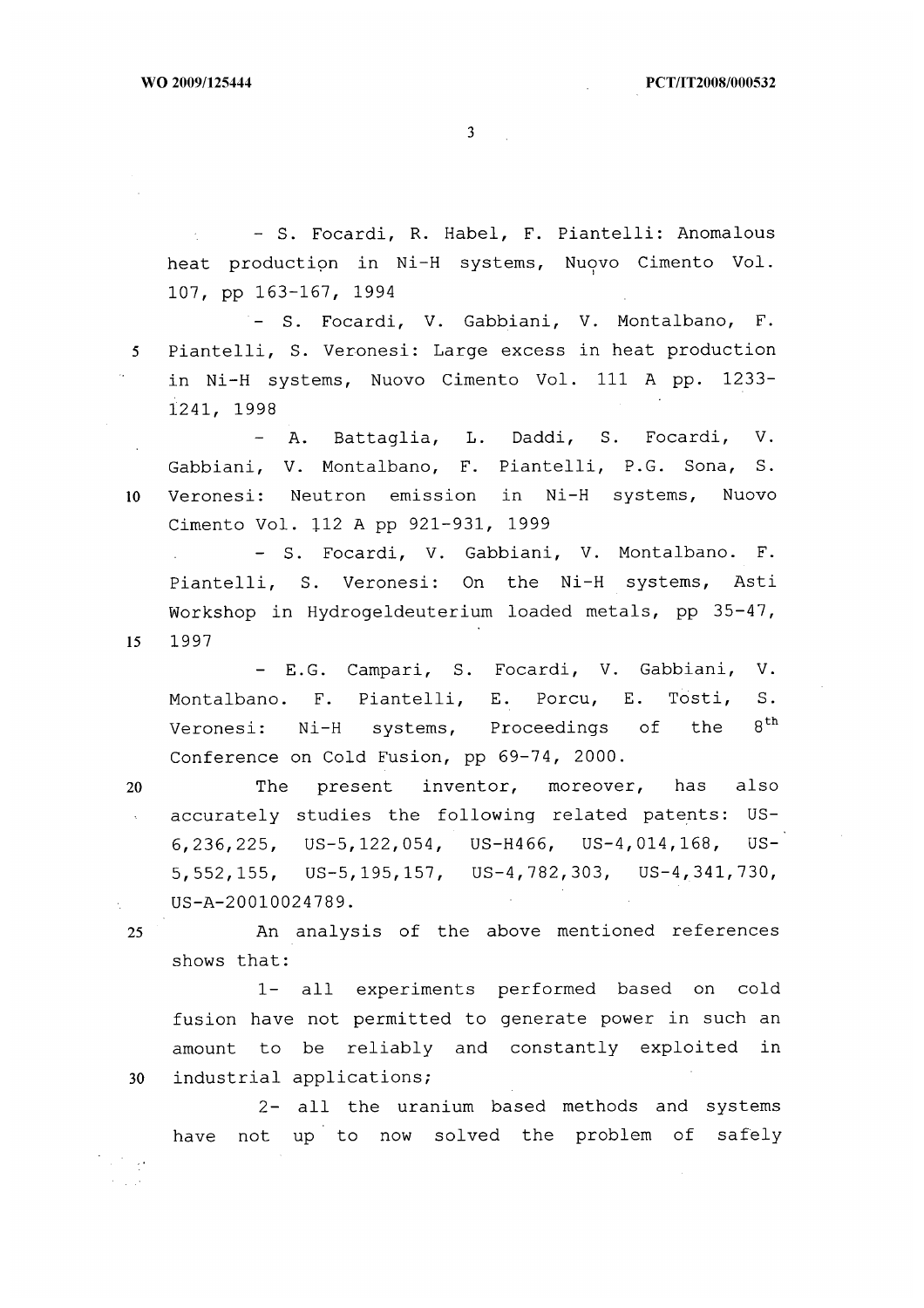$\Delta \sim 0.5$ 

4

disposing of nuclear waste materials;

3- all the nuclear fusion based methods and systems have not been shown as capable of generating significative amounts of energy while allowing the 5 fusion process to be safely monitored;

4- all the magnetic and inertial confining based methods and systems, such as the plasma fusion method, cannot be properly economically managed; and

5- the catalyzed fusion of negative muons based 10 methods and systems cannot be used because of the muon short life.

## **SUMMARY OF THE INVENTION**

<sup>15</sup>Accordingly, the aim of the present invention is to provide a method allowing to produce energy in an economic, convenient, reliable and repetitive manner, without generating radiations and radioactive waste materials.

20 Within the scope of the above mentioned aim, a main object of the invention is to provide such a method which can be carried out in small size systems, adapted to be easily controlled and allowing to heat individual places at an operating cost less than that 25 of commercially available heating systems.

According to one aspect of the present invention, the above mentioned aim and objects, as well as yet other objects, which will become more apparent hereinafter, are achieved by a method and apparatus for 30 carrying out a highly efficient exothermal reaction between nickel atoms and hydrogen atoms, in a tube, preferably, though not exclusively made of a metal,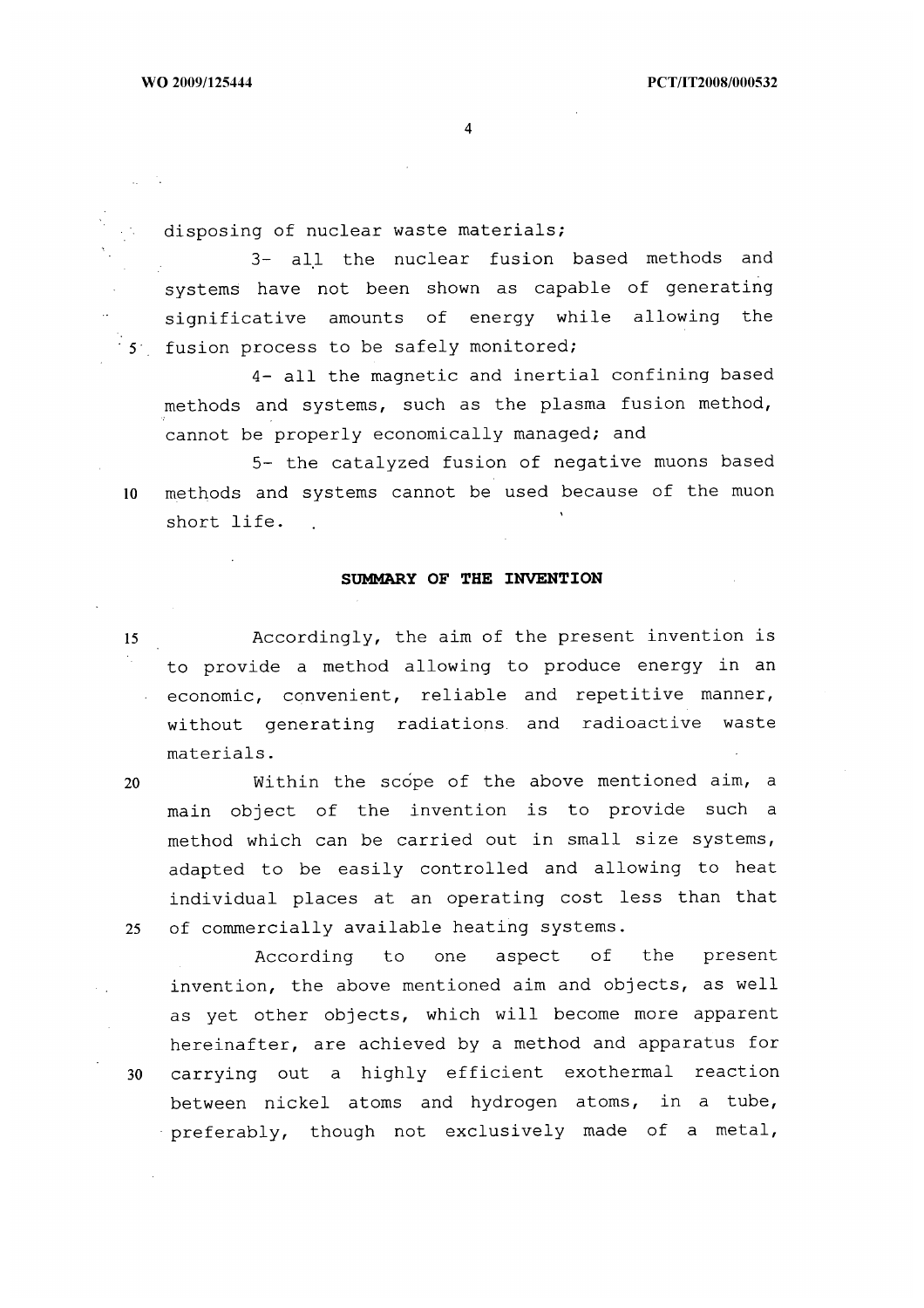filled by a nickel powder and heated to a high temperature preferably, though not necessarily, from 150 to 500°C, by injecting hydrogen into said metal tube said nickel powder being pressurized, preferably, 5 though not necessarily, to a pressure from 2 to 20 bars.

In applicant exothermal reaction the hydrogen nuclei, due to a high absorbing capability of nickel therefor, are compressed about the metal atom nuclei, 10 while said high temperature generates internuclear percussions which are made stronger by the catalytic action of optional elements, thereby triggering a capture of a proton by the nickel powder, with a consequent transformation of nickel to copper and a 15 beta+ decay of the latter to a nickel nucleus having a mass which is by an unit larger than that of the starting nickel.

The present inventor believes that in this  $\sim$  reaction is possibly involved a capture of a proton by 20 a nickel nucleus which is transformed into a copper nucleus with a consequent beta decay of the formed unstable copper (Cu 59 - 64) since the produced thermal energy is larger, as it will be thereinafter demonstrated, than the energy introduced by the 25 electric resistance.

It is believed that the nickel nuclei are transformed to copper since the mass (energy) of the final status (copper isotope) is less than the overall mass (energy) of the starting status (nickel isotope + 30 proton).

The exothermal reaction thereon Applicant's invention is based differs from those adopted by prior

 $\sim$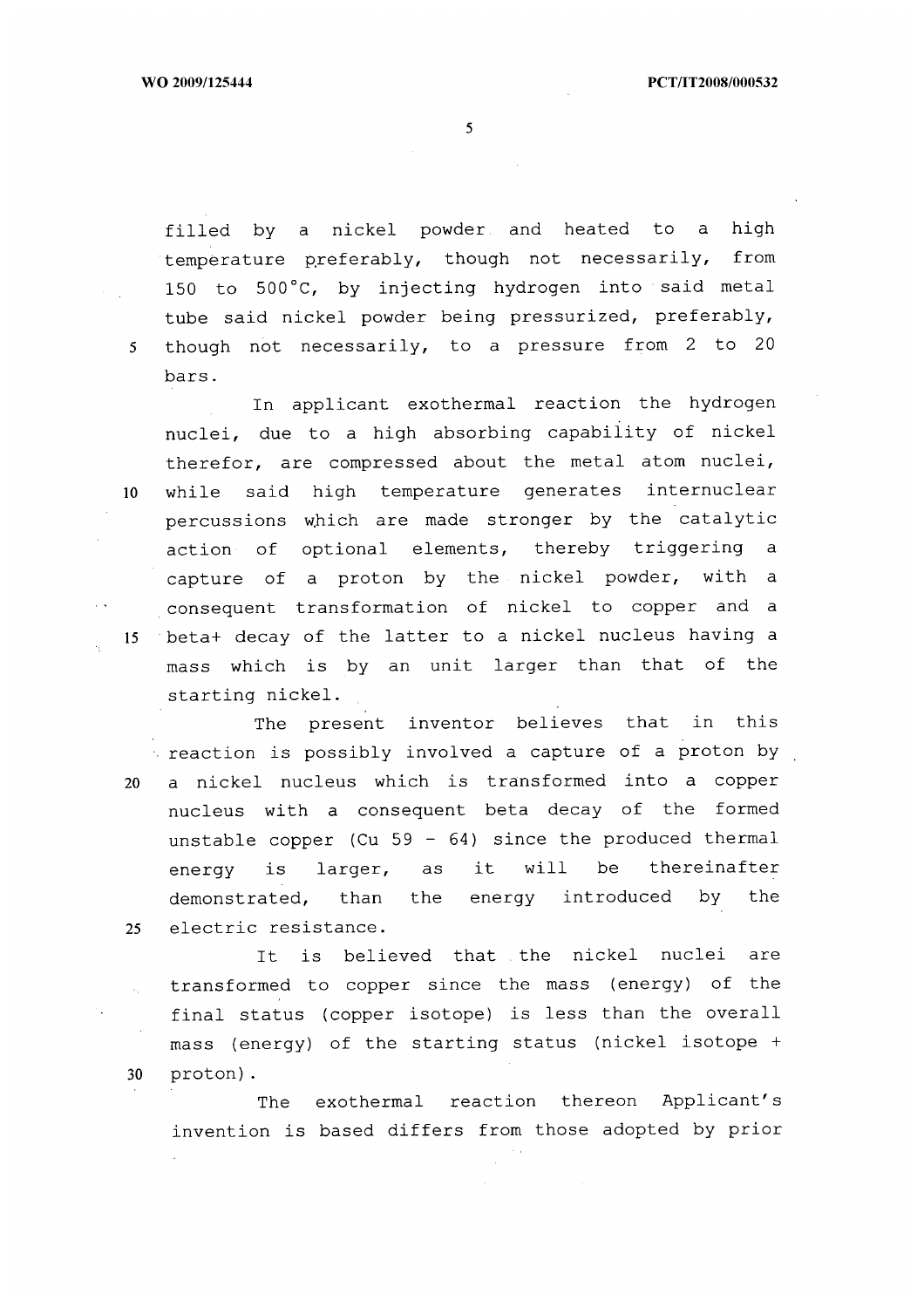searchers since the inventor has not tried to demonstrate .an emission of elementary particles supporting a validity of a theory, but he has exclusively tried to provide an amount of energy larger 5 than the consumed energy amount, to just achieve a practical method and apparatus for generating an energy amount larger than the consumed energy, and this by exploiting nuclear energy generating processes starting from electrochemical energy.

10 Thus, the inventive apparatus has been specifically designed for producing the above mentioned energy in a reliable, easily controllable, safe, repeatable manner, for any desired applications.

In particular, the inventive apparatus is coated 15 by boron layers and lead plates both for restraining noxious radiations and transforming them into energy, without generating residue radiations and radioactive materials.

In this connection it is pointed out that all 20 prior attempts to generate like types of energy, have brought to small energy amounts generating prototypes not suitable for a safe industrial use, because of the theoretical nature of the performed searches.

## 25 SUMMARY OF THE INVENTION

Thus, the aim of the present invention is to provide an energy generating apparatus adapted to operate in a reliable and repeatable manner and 30 including a plurality of series and parallel connectable apparatus modules, thereby generating an impressively high energy amount by so bombarding a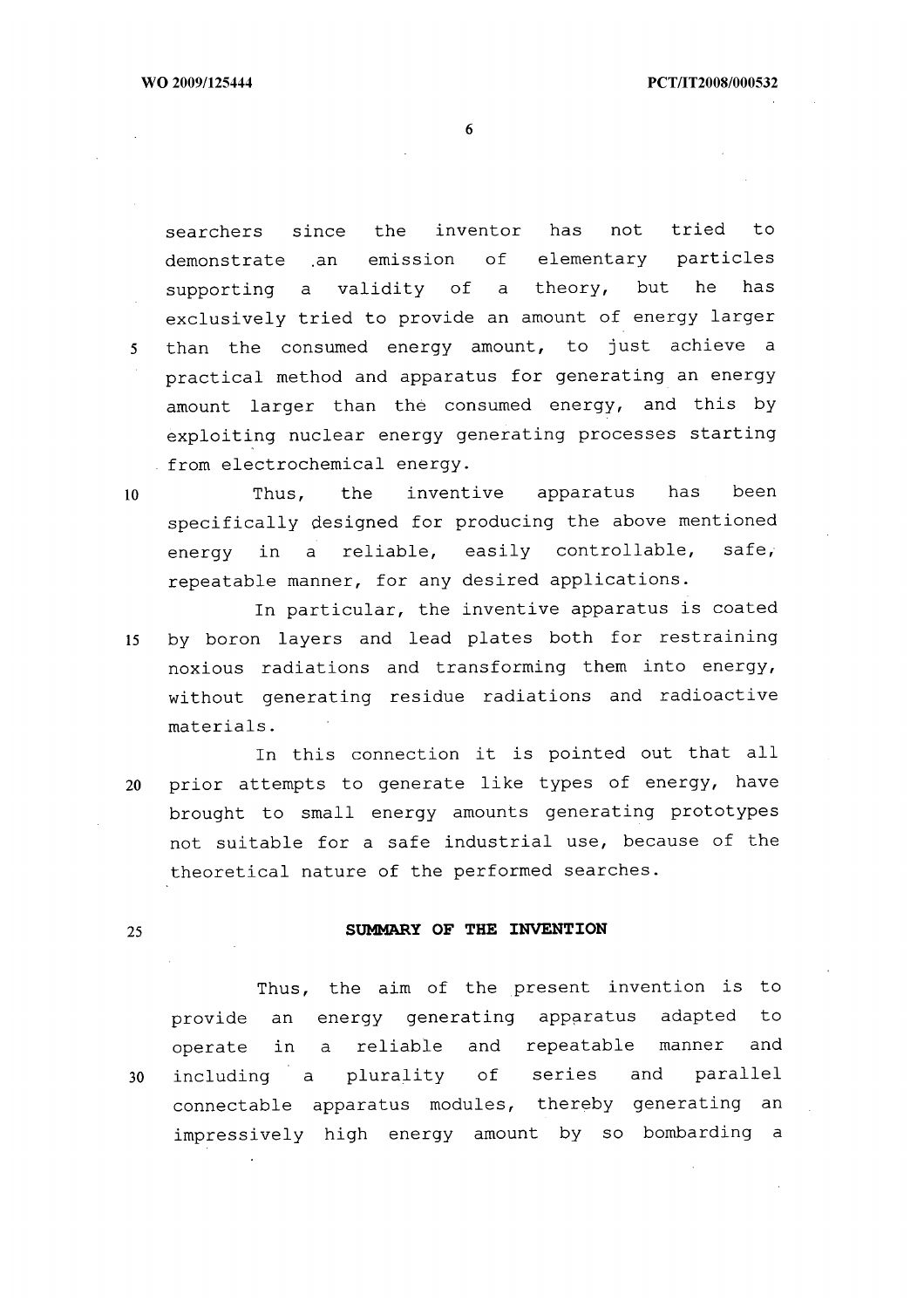nickel atom by a hydrogen atom, to provide a large atomic mass loss copper atom to be transformed into energy, based on the Einstein's equation, plus a beta decay energy of the radioactive copper atoms.

5 The following discussion may be considered as valid for some (radioactive) Cu isotopes, but not for the two stable copper isotopes (^63Cu and ^65Cu) which do not decay.

As the copper atom decays, an energy emitting 10 positive beta decay occurs, according to the following equations:

> $P = N + e + + v$ , where

 $P =$  proton

 $15$   $N =$  neutron

 $E^+$  = positron

v = neutrino

The positron forms the electron antiparticle, and hence, as positrons impact against the nickel 20 electrons, the electron-positron pairs are annihilated, thereby generating a huge amount of energy.

 $\mathcal{L}(\mathcal{A})$ 

energy amount equivalent to that of thousands oil tons, as it will become more apparent hereinafter, without 25 pollutions, greenhouse effects, or carbon dioxide increases, nuclear and other waste materials, since the radioactive copper isotopes produced in the process will decay to stable nickel isotopes by beta + processes, in a very short time.

In fact, few grams of Ni and H would produce an

30 For clearly understanding the following detailed discussion of the apparatus, it is necessary to at first consider that for allowing nickel to be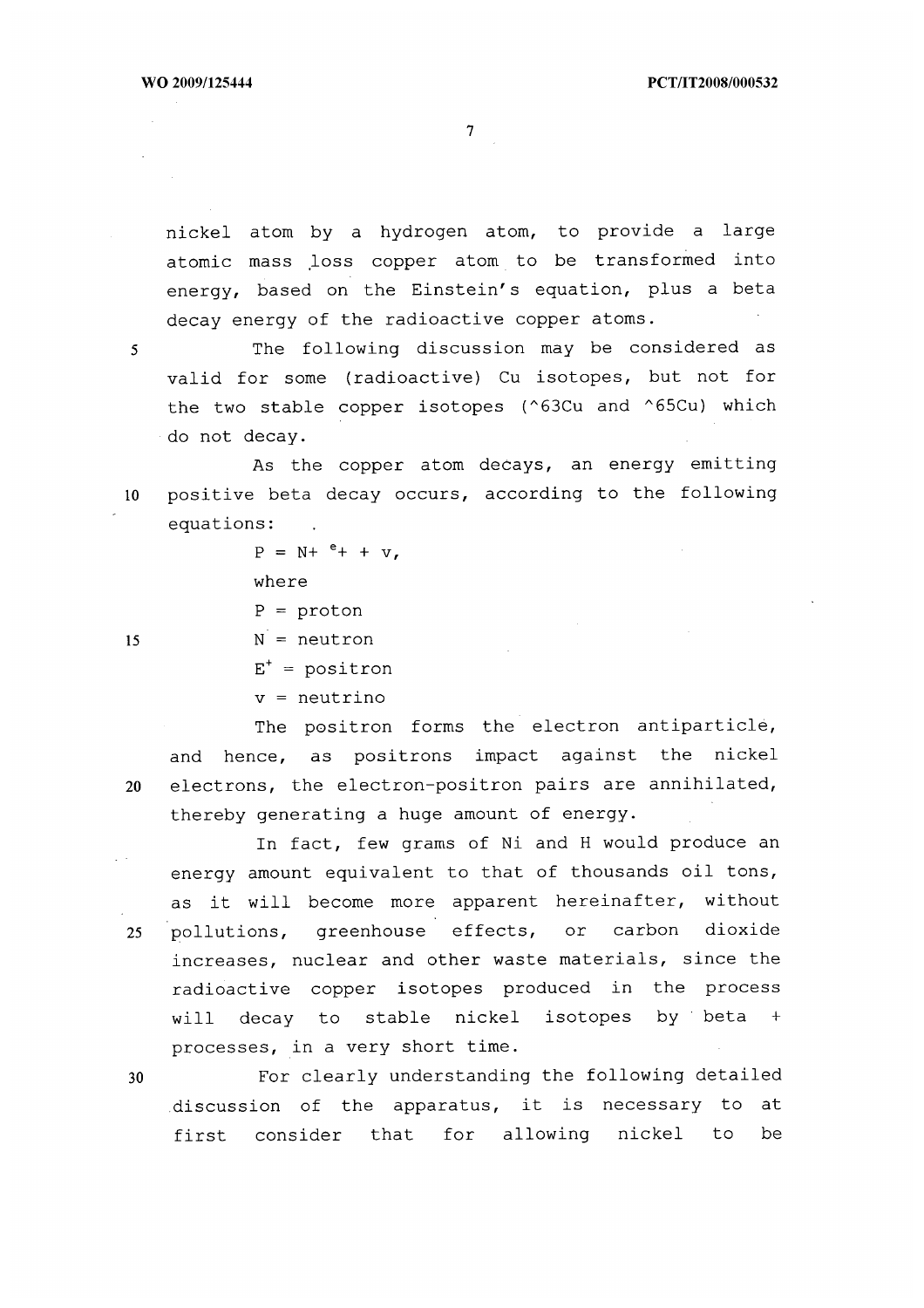transformed into stable copper, it is necessary to respect the quantic laws. Accordingly, it is indispensable to use, for the above mentioned exothermal reactions, a nickel isotope having a mass 5 number of 62, to allow it to transform into a stable copper isotope 62. All the other Ni isotopes, on the other hand, will generate unstable Cu, and, accordingly, a beta decay.

Considering that about  $10^6$  tons nickel for year 10 are produced through the world and since, as it will be disclosed hereinafter in Table 1, 1 g nickel would generate an energy amount equivalent to that produced by 517 tons oil, thus the yearly produced nickel amount, assuming that only 1/10,000 generates nuclear 15 processes, will provide

 $1,000,000,000,000*517/10000 = 51,700,000,000$  (oil equivalent) ton per year.

And this without considering the fact that the yearly nickel production could be easily increased, 20 depending on demand, and that, like mineral oil, nickel can be recovered and remelted from nickel scraps of steelwork and electronic applications.

Actually, nickel is one of the most abundant metals of the Earth crust.

25

## **BRIEF DESCRIPTION OF THE DRAWINGS**

Further characteristics and advantages of the present invention will become more apparent hereinafter 30 from the following detailed disclosure of a preferred, though not exclusive, embodiment of the invention, which is illustrated, by way of an indicative, but not

8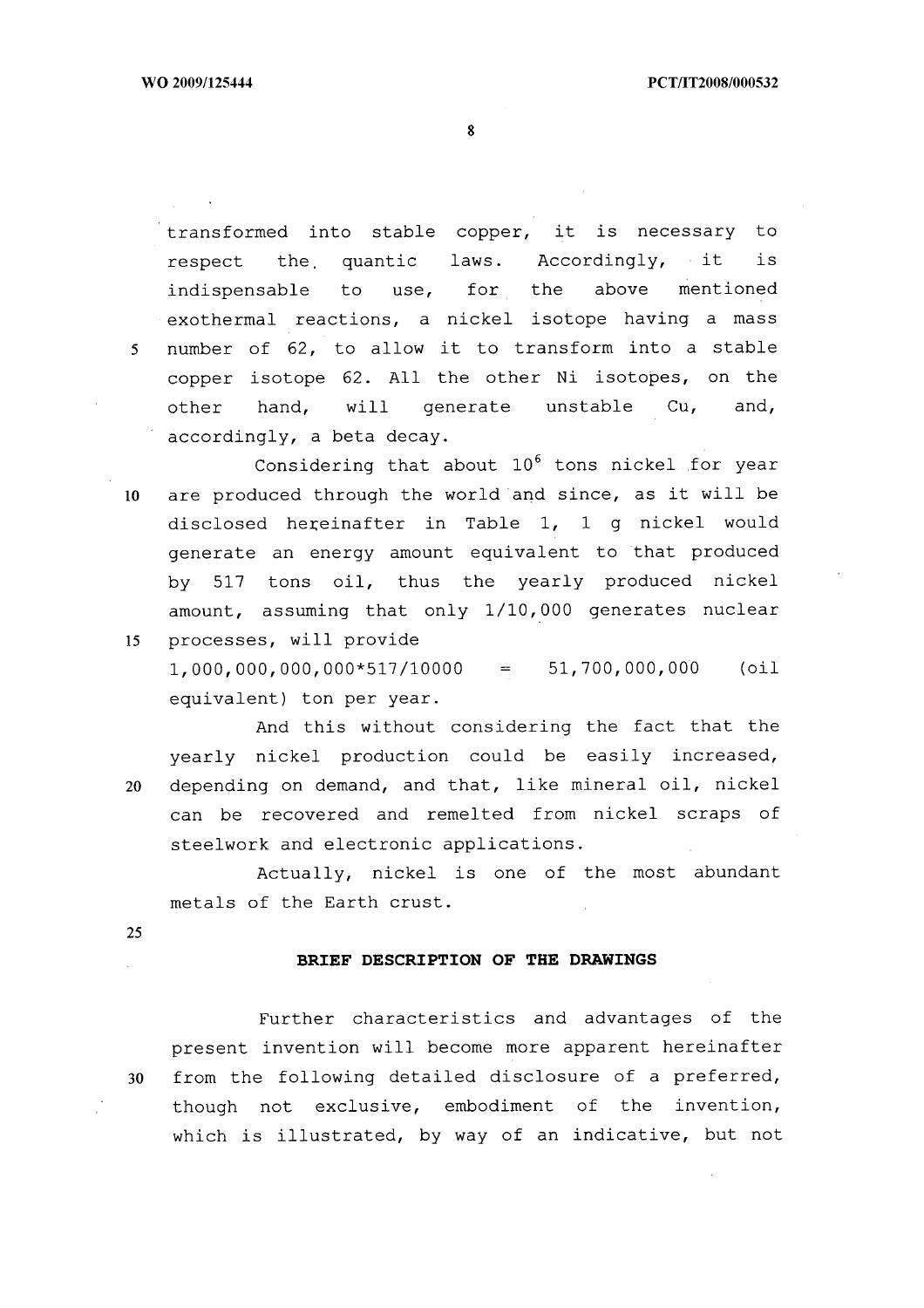$\mathcal{L}^{\text{max}}$ 

9

limitative, example, in the accompanying drawings, where:

Figure 1 is a constructional diagram of the apparatus according to the present invention;

5 Figure 2 is a picture, taken by a 1.400 x electronic microscope, showing the nickel powder (on a 1.400 x scale), withdrawn by the apparatus;

Figures 3 and 4 are electronic microscope diagrams related to the powder atomic composition, at 10 the two points shown by the arrows in figure 2.

#### **DESCRIPTION OF THE PREFERRED EMBODIMENT**

With reference to the number references of the 15 above mentioned figures, the apparatus according to the present invention comprises an electric resistance 1, enclosed in a metal tube 2, further including therein a nickel powder 3.

A solenoid valve 4 adjusts the pressure under 20 which hydrogen 5 is introduced into the metal tube.

Both the temperature generated by the electric resistance or resistor and the hydrogen injection pressure can be easily adjusted either to constant or pulsating values.

<sup>25</sup>More specifically, the electric resistance, or other heat source, is switched off as the exothermal reaction generating energizing status is triggered. A thermostat will hold said heat source operating, depending on the temperature in the circuit.

30 The assembly comprising said electric resistance and nickel holding copper tube is shielded from the outer environment by using, respectively from the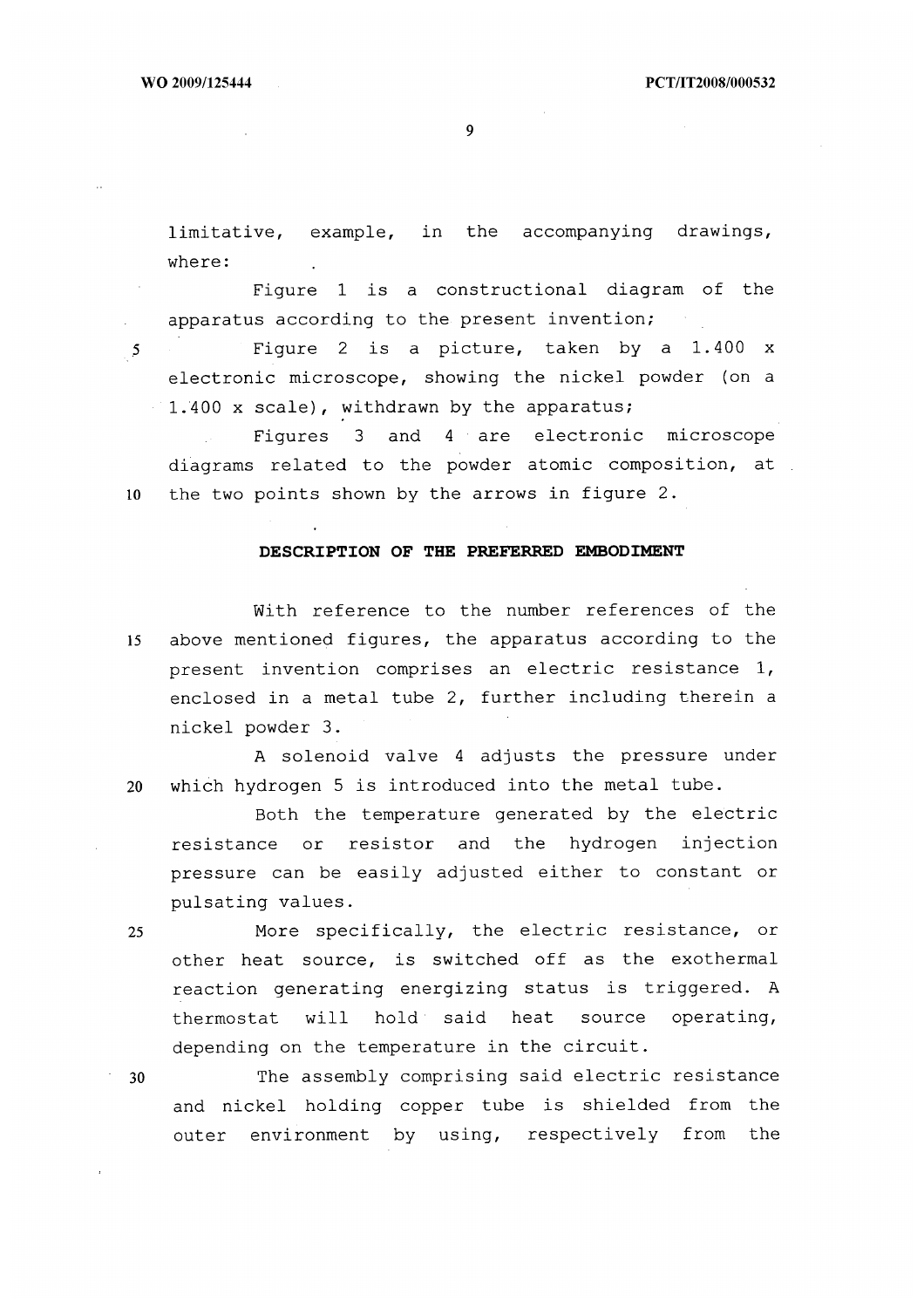inside to the outside:

a) a jacket 7 including water and boron, or only boron

b) a further lead jacket 8, which, optionally,  $\overline{\phantom{a}}$  5 though not necessarily, may be coated by a steel layer 9.

The above mentioned coatings are so designed as to restrain all radiations emitted by the exothermal reaction and transform said radiation into thermal 10 energy.

The heat generated by the particle decay and nuclear transformations will heat the primary fluid, comprising borated water, thereby said primary fluid, in turn, will exchange heat with the secondary circuit, 15 in turn heated by said primary fluid and conveying the produced thermal energy to desired applications, such as electric power, heating, mechanical energy, and so on.

In the absence of a primary fluid, the fluid to 20 be heated will exchange heat directly with the lead and steel jacket.

According to a further embodiment of the invention, the apparatus further comprises the following features.

25 Nickel is coated in a copper tube 100, including a heating electric resistance 101, adjusted and controlled by a controlling thermostat (not shown) adapted to switch off said resistance 101 as nickel is activated by hydrogen contained in a bottle 107.

30 A first steel-boron armored construction 102, coated by a second lead armored construction 103, protect both the copper tube, the hydrogen bottle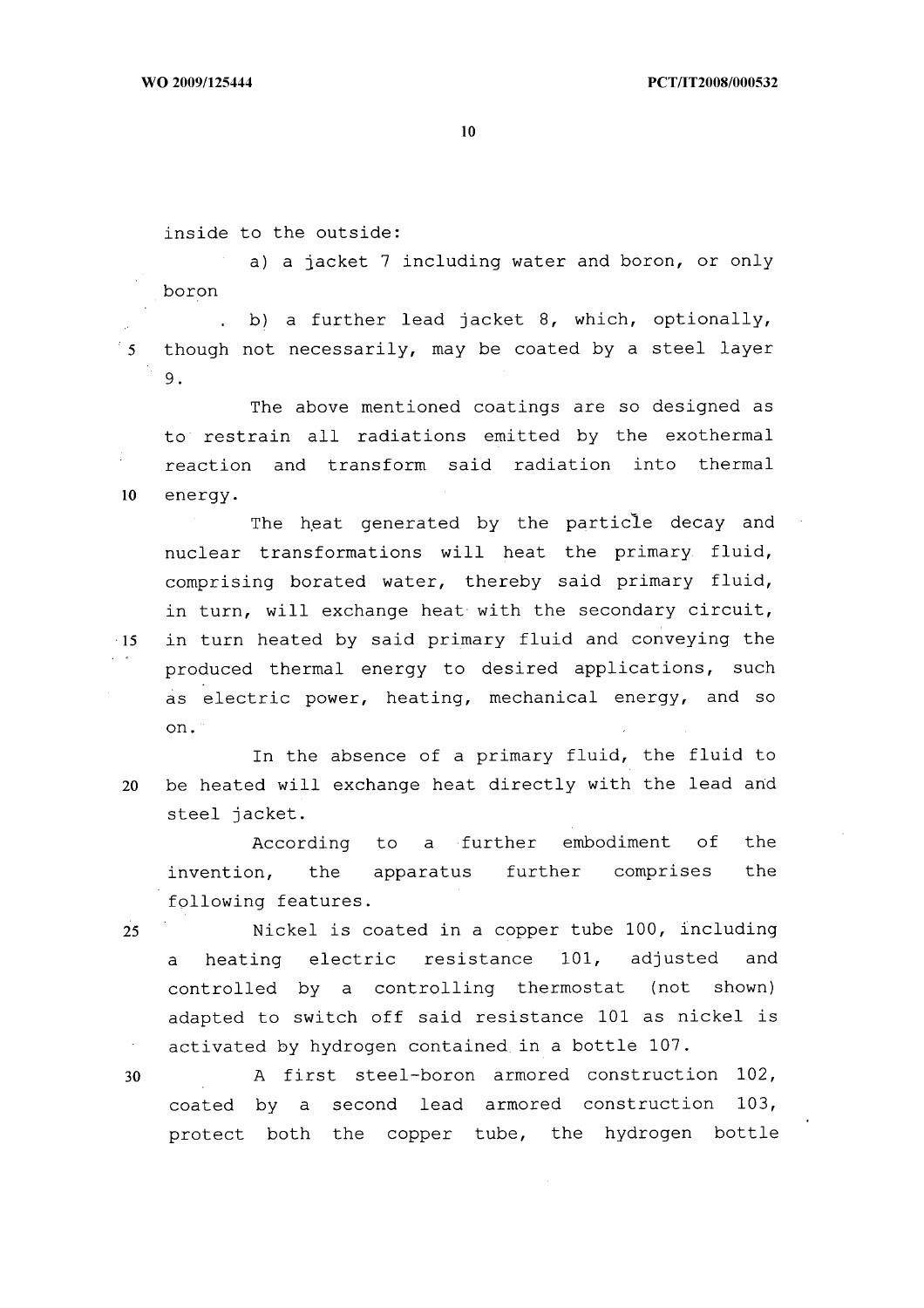connection assembly 106, and the hydrogen bottle or cylinder 107, thereby restraining radiations through the overall radiation life, allowing said radiations to be transformed into thermal energy.

5 On the outside of the lead armored construction, the copper reactor cooling water, circulates through a steel outer pipe assembly 105, and this conveyed to thermal energy using devices.

The above disclosed prototype can also be used 10 as a heating module which, in a series and/or parallel coupling relationship with other like modules, will provide a basic core desired size and power heating systems.

A practical embodiment of the inventive 15 apparatus, installed on October 16, 2007, is at present perfectly operating 24 hours per day, and provides an amount of heat sufficient to heat the factory of the Company EON of via Carlo Ragazzi 18, at Bondeno (Province of Ferrara).

20 For better understanding the invention, the main components of the above mentioned apparatus have been schematically shown in Table 2.

The above mentioned apparatus, which has not been yet publicly disclosed, has demonstrated that, for 25 a proper operation, the hydrogen injection must be carried out under a variable pressure.

The electric resistance temperature controlling thermostat has been designed to switch off said electric resistance after 3-4 hours of operation, . 30 thereby providing self-supplied system, continuously emitting thermal energy in an amount larger than that initially generated by said electric resistance, which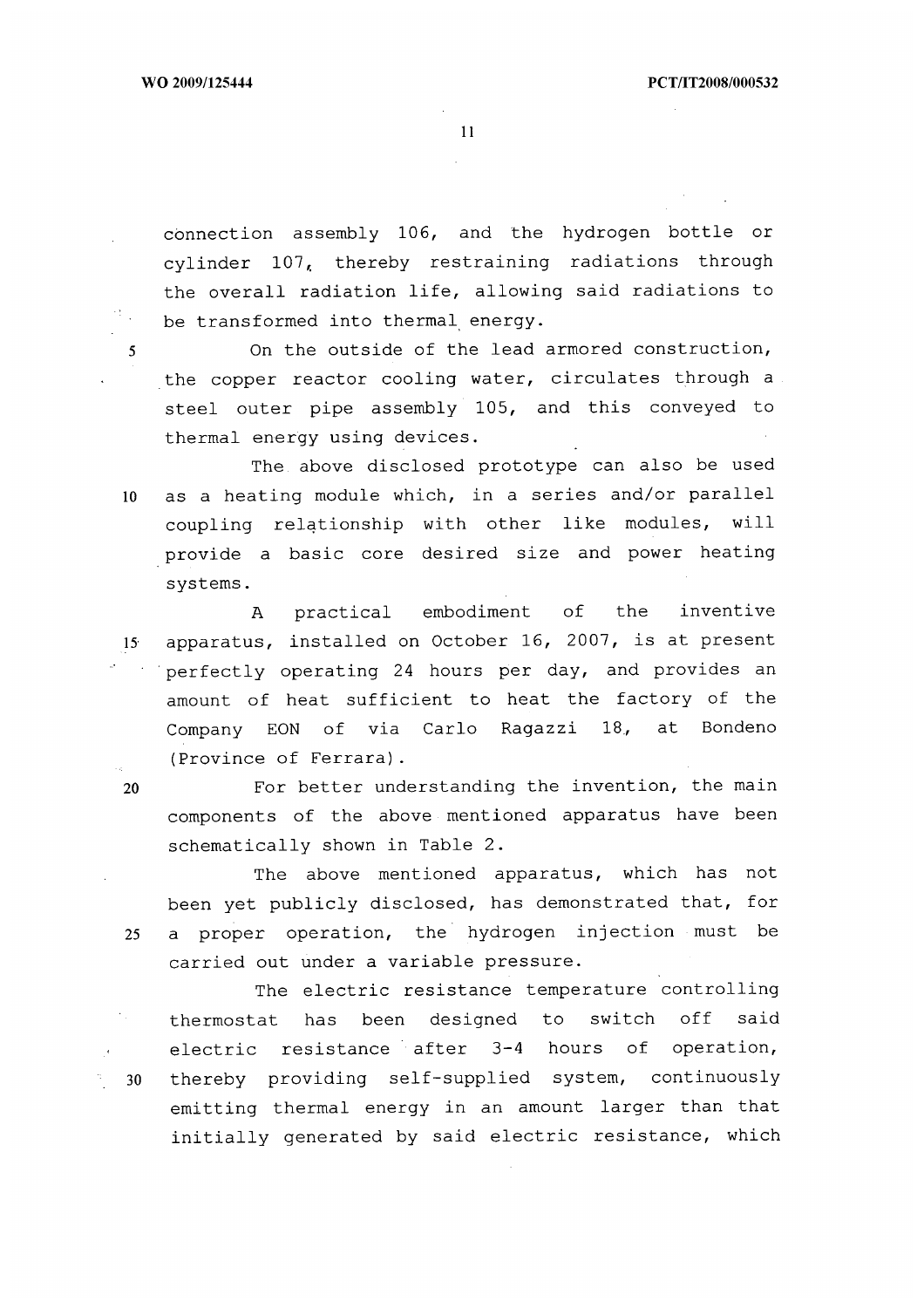mode of operation is actually achieved by an exothermal reaction.

As it will be shown in a detailed manner in the following Table 1, it is possible to calculate that, 5 supposing a full transformation, a mole, that is 58 g nickel, generate the same amount of energy obtained by burning about 30,000 tons of oil.

Figures 2-5 show data measured on January 30, 2008 which basically demonstrate that the invention 10 actually provides a true nuclear cold fusion.

The photo of figure 2, ( obtained by a 1.400 x electronic microscope) shows the nickel powder on a 1.400 x scale, as withdrawn from the apparatus: in particular said photo clearly shows the flake granules, 15 greatly promoting an absorption of the hydrogen atoms by the nickel nuclei.

The two arrows in the figure show the two positions of the powder sample thereon the electronic microscope tests for detecting the powder atomic 20 composition have been carried out.

The two graphs of figures 3 and 4 have been made by the electronic microscope of Dipartimento di Fisica dell'Universitd di Bologna, under the supervision of Prof. Sergio Focardi, on January 30, 2008, and are 25 related to the powder atomic composition at the two above points of figure 2.

In particular, said graphs clearly show that zinc is formed, whereas zinc was not present in the nickel powder originally loaded into the apparatus said 30 zinc being actually generated by a fusion of a nickel atom and two hydrogen atoms.

This demonstrates that, in addition to fusion,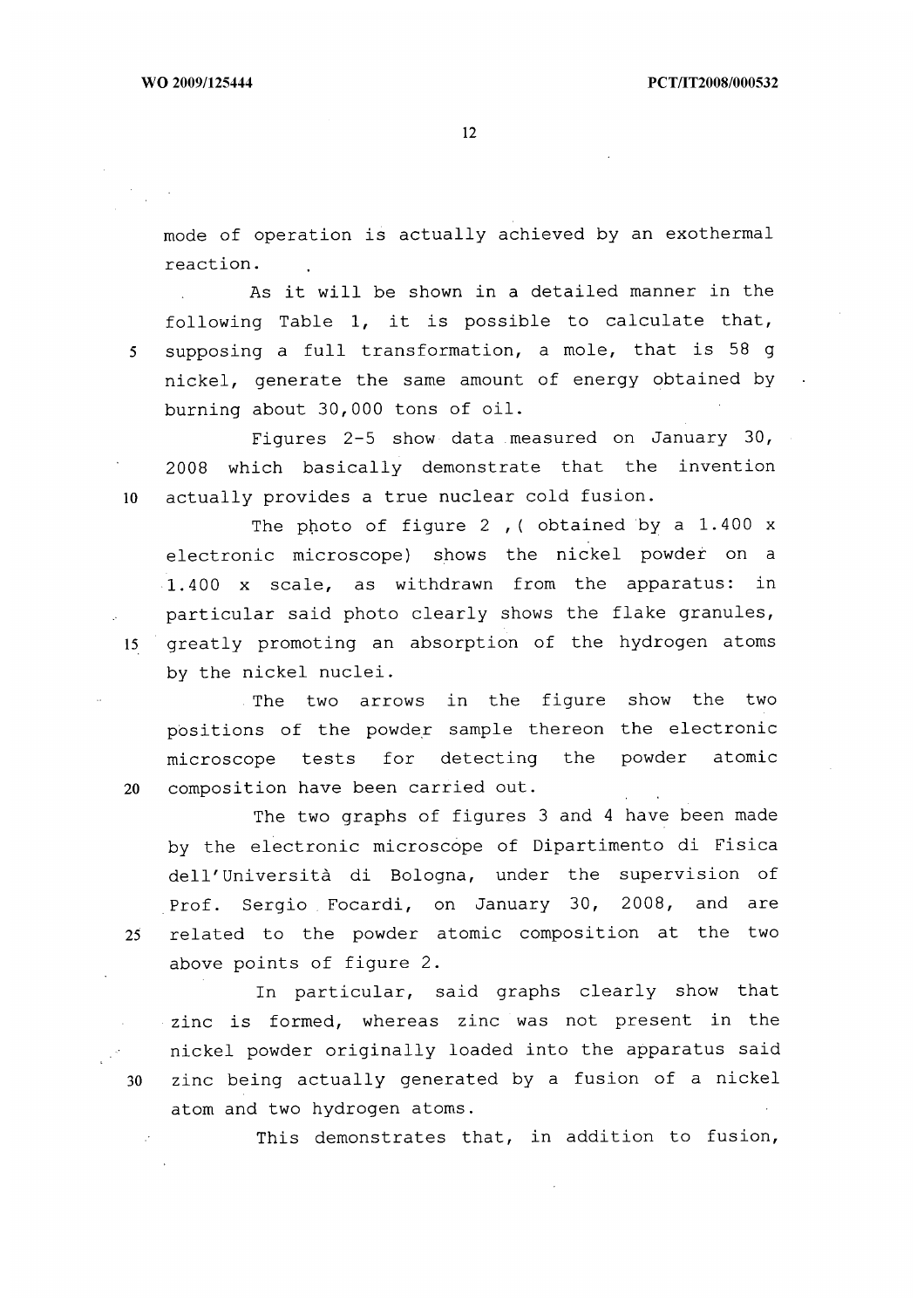the inventive reaction also provides a nickel nucleus fission phenomenon generating lighter stable atoms.

Moreover, it has been found that, after having generated energy the used powders contained both copper 5 and lighter than nickel atoms (such as sulphur, chlorine, potassium, calcium).

This demonstrate that, in addition to fusion, also a nickel nucleus fission phenomenon generating lighter stable atoms occurs.

10 It has been found that the invention fully . achieves the intended aim and objects.

## **TABLE 1**

15 Determining the energy produced by a nickel mol. 1 nickel mol =  $58q$ 

Avogadro number  $6.022 \times 10^{23} \text{ mol}^{-1}$  = number of nickel atoms in 58 g nickel.

The energy generated in each hydrogen capture 20 process has been evaluated (for each nickel isotope) from the difference between the initial mass (nickel + hydrogen) and the reaction end product mass.

A reasonable estimate, considering the different Λy. values for the different isotopes, is 10 MeV electron 25. (a MeV corresponds to a million electron-volts and is the energy measuring unit, as conventionally used in nuclear physics).

Since 1 Mev is equivalent to a variation of mass of 1.78 x  $10^{-30}$  kg, the mass variation corresponding to 30 an energy emission of 10 Mev is  $1.78 \times 10^{-29}$  kg.

The mass loss corresponding to a transformation of an entire Ni mol can be calculated by multiplying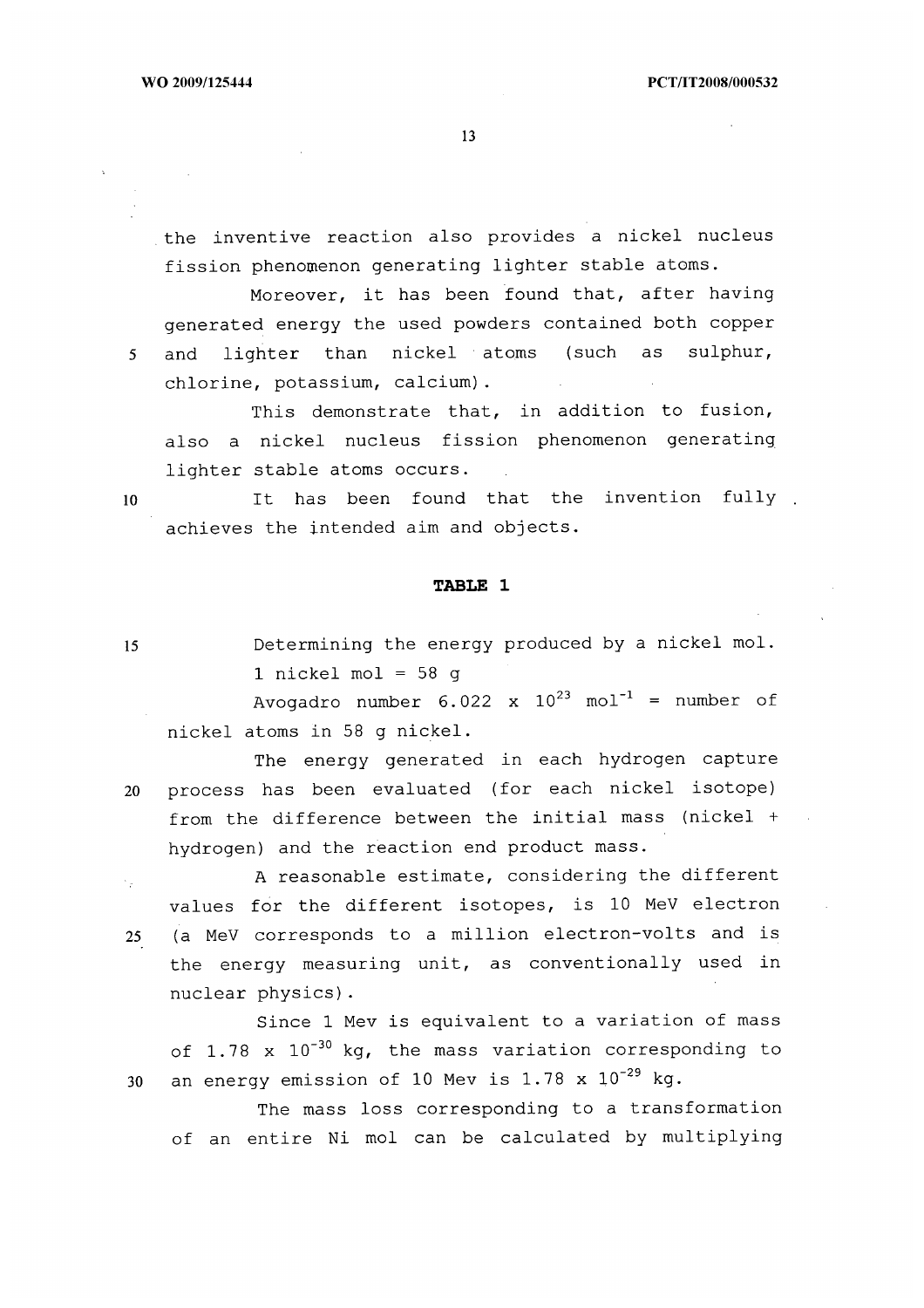the Avogadro number  $(6.022 \times 10^{23})$  time the mass variation of the single reaction.

Thus is obtained (for 58 g Ni)

 $M=(6.022 \times 10^{23}) \times 1.78 \times 10^{-29} \text{ kg}=1.07 \times 10^{-5} \text{ kg}$ 

5 From the Einstein equation we have

 $E = mc^2$  where c is the light speed c = 3 x 10<sup>8</sup> m/s.

Thus, by replacing:

 $J=1.07 \times 10^{-5} \times (3 \times 10^{8})^{2} = 9.63 \times 10^{11}$  J which 10 can be approximated to  $0.3 \times 10^9$  kcal (which can be approximated by defect to reserve).

This is an energy equivalent to about 30,000 ton oil considering a pci of 10,000 kcal/kg for mineral oil; thus, 58 g nickel will generate the same energy as 15 that provided by 30,000 ton oil, that is 517 tons/gram.

## **TABLE 2**

|        | List of materials used for making prototypes for |
|--------|--------------------------------------------------|
| 20     | experimentally testing the inventive apparatus   |
|        | Electric resistance: Frei, Brescia               |
|        | Thermoadjuster: Pic 16- cod. 1705- Frei          |
|        | Lead shields: Picchi Srl-Brugherio (Milan)       |
|        | Hydrogen: Linde Gas Italia, Arluno (Milan)       |
| $25 -$ | Pressure reducer: Linde Gas Italia               |
|        | Powder nickel: Gerli Metalli - Milan             |
|        | Boron: Danilo Dell'Amore Srl- Bologna            |
|        | Copper tube: Italchimici- Antezzate (Brescia)    |
|        | Laser beam temperature measuring device:         |
| 30     | Raytheon, USA                                    |
|        | Pressure gauge: Elaborazione - Dipartimento di   |

Fisica - Università degli Studi di Bologna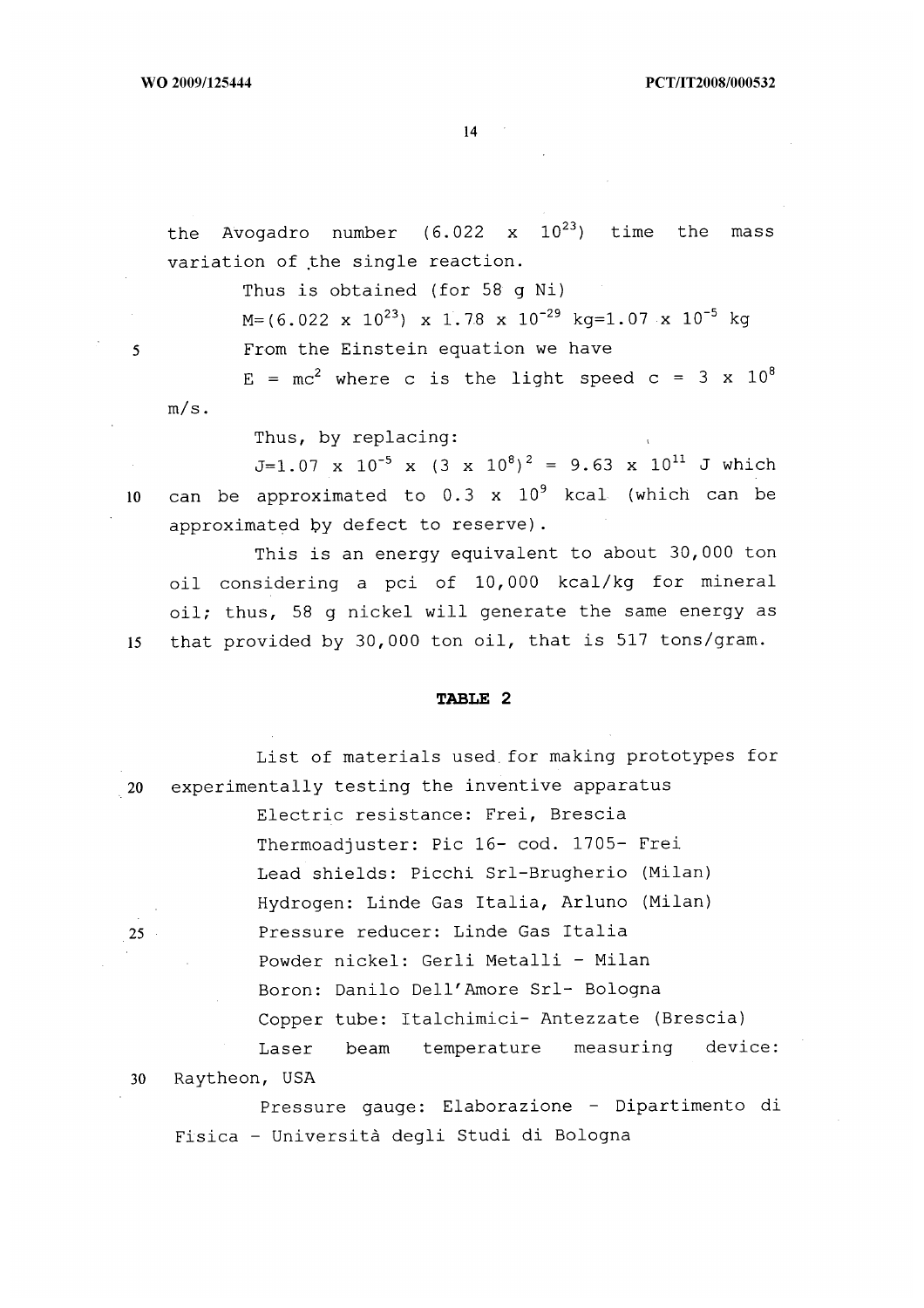$\mathcal{L}^{\text{max}}_{\text{max}}$ 

 $\sim 10^{-1}$ 

 $\label{eq:2.1} \frac{1}{\sqrt{2\pi}}\int_{\mathbb{R}^3}\frac{1}{\sqrt{2\pi}}\left(\frac{1}{\sqrt{2\pi}}\right)^2\frac{dx}{\sqrt{2\pi}}\,dx.$ 

 $15$ 

 $\mathcal{L}^{\text{max}}_{\text{max}}$ 

Neutron measuring device: Elaborazione Dipartimento di Fisica - Università degli Studi di Bologna

Chemical-physical analyses: - Dipartimento di  $\pm$   $\pm$ 5 Fisica - Università degli Studi Bologna.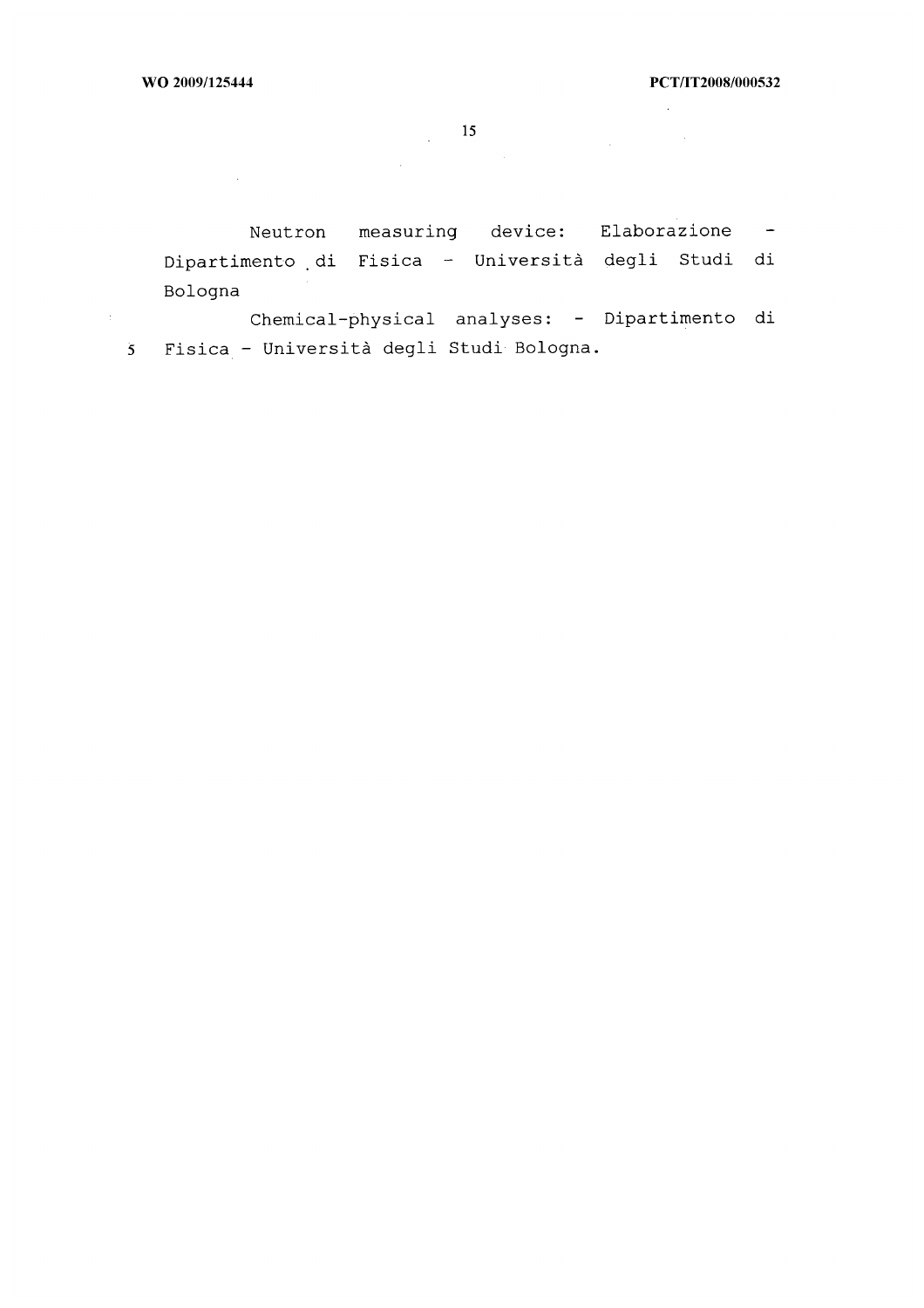#### **CLAIMS**

**I.** A method for carrying out an isothermal reaction of nickel and hydrogen, **characterized in that**  5 said method comprises injecting hydrogen into a metal tube filled by a nickel powder, even of nanometric dimensions, or nickel granules or bars, in a high temperature and pressurized hydrogen gas saturated environment, thereby generating energy.

<sup>10</sup>**2.** A method according to claim 1, **characterized in that** in said method catalyzer materials are used.

**3.** A method according to claim 1, **characterized in that** said high temperature is preferably from 150 to  $500^{\circ}$ C.

<sup>15</sup>**4.** A method according to claim 1, **characterized in that** said hydrogen is injected into said nickel powder filled metal tube at a pressure preferably from 2 to 20 bars.

**5.** An apparatus for carrying out an exothermal 20 reaction by a method according to claim 1, **characterized in that** said apparatus comprises a metal tube filled by a nickel powder and heated to a set temperature, hydrogen being further injected into said metal tube.

<sup>25</sup>**6.** An apparatus according to claim 5, **characterized in that** said nickel powder contains catalyzer materials.

7. An apparatus according to claim 5, **characterized in that** said hydrogen is injected into 30 said tube under a non-constant pulsating pressure.

8. An apparatus according to claim 5, **characterized in that** said temperature is variable.

 $\sqrt{1-\lambda}$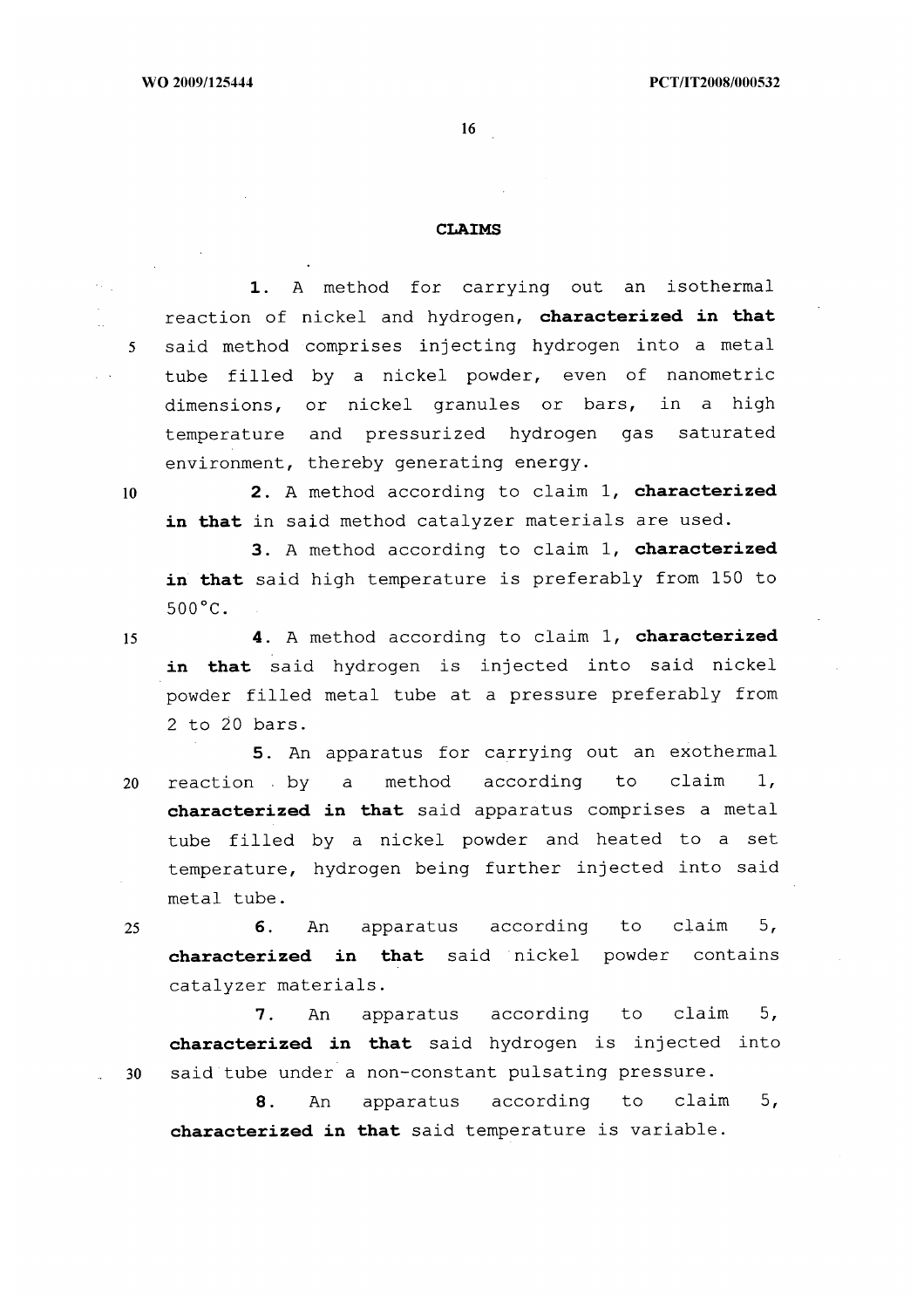9. An apparatus according to claim 5, **characterized in that** said nickel powder filled metal tube is coated, on an outside thereof, by a jacket of water and boron, or steel and boron, and by a lead 5 layer.

10. An apparatus according to claim 9, **characterized in that** said lead layer is coated by a steel layer.

11. An apparatus according to claim 5, <sup>10</sup>**characterized in that** said apparatus comprises a steel pipe therethrough a flow of water, or other fluid, is caused to flow, said steel pipe being anempted in a heat exchanging relationship with said metal tube.

12. An apparatus according to claim 5, <sup>15</sup>**characterized in that** said nickel powder is a nickel isotope powder.

13. An apparatus according to claim 5, **characterized in that** said nickel powder is replaceable by a copper powder.

<sup>20</sup>**14.** An apparatus according to claim 5, **characterized in that** said apparatus is an apparatus module susceptible to be series and/or parallel coupled with like apparatus modules.

**15.** An apparatus according to claim 5, <sup>25</sup>**characterized in that** said exothermal reaction is a multiple exothermal reaction, adapted to provide different atoms depending on an amount of protons interacting with nickel nuclei.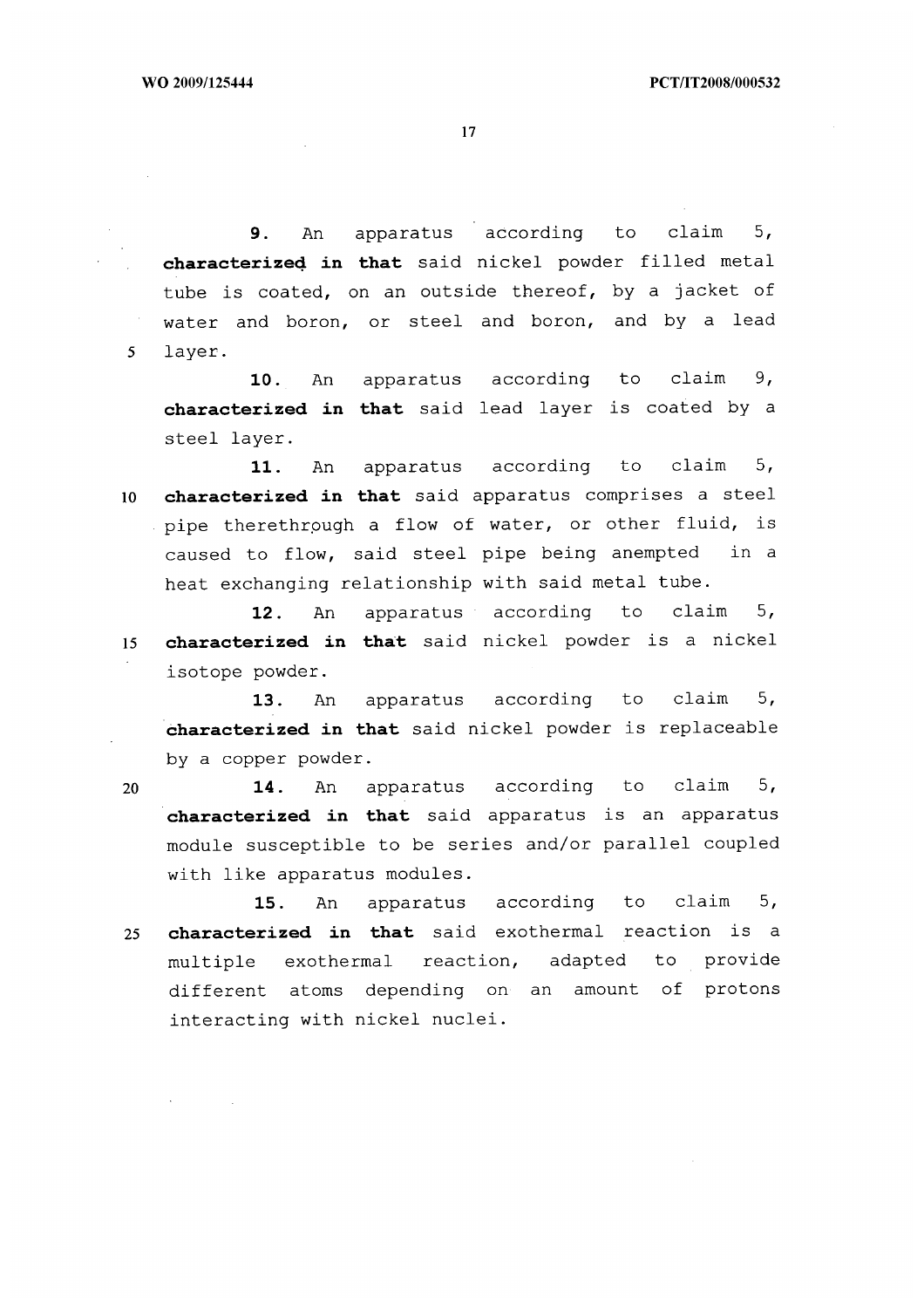

1/4

FIG. 1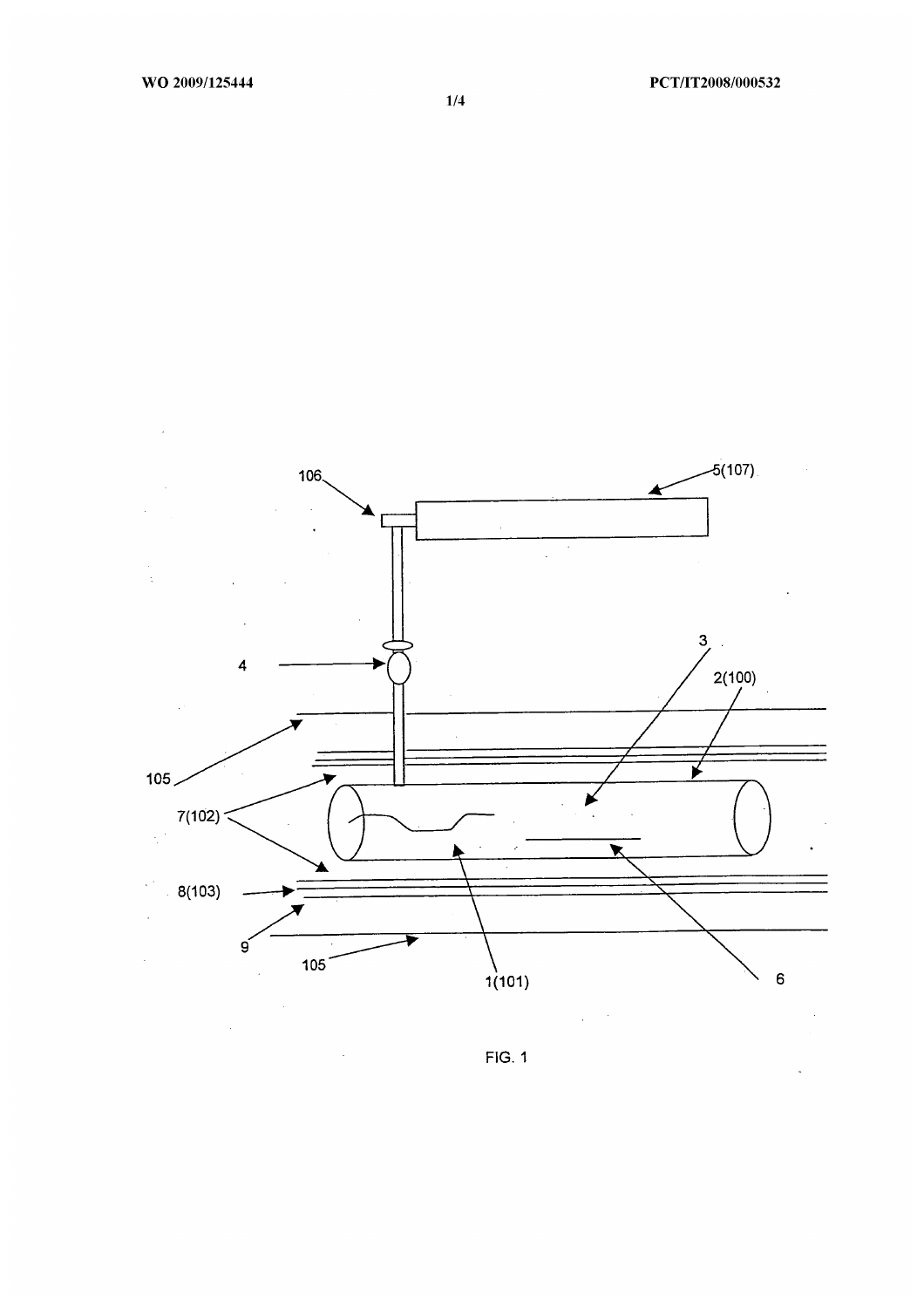

lmg<br>845x kV:20.0 Tilt:0  $-10$ um f.

 $\hat{\mathcal{A}}$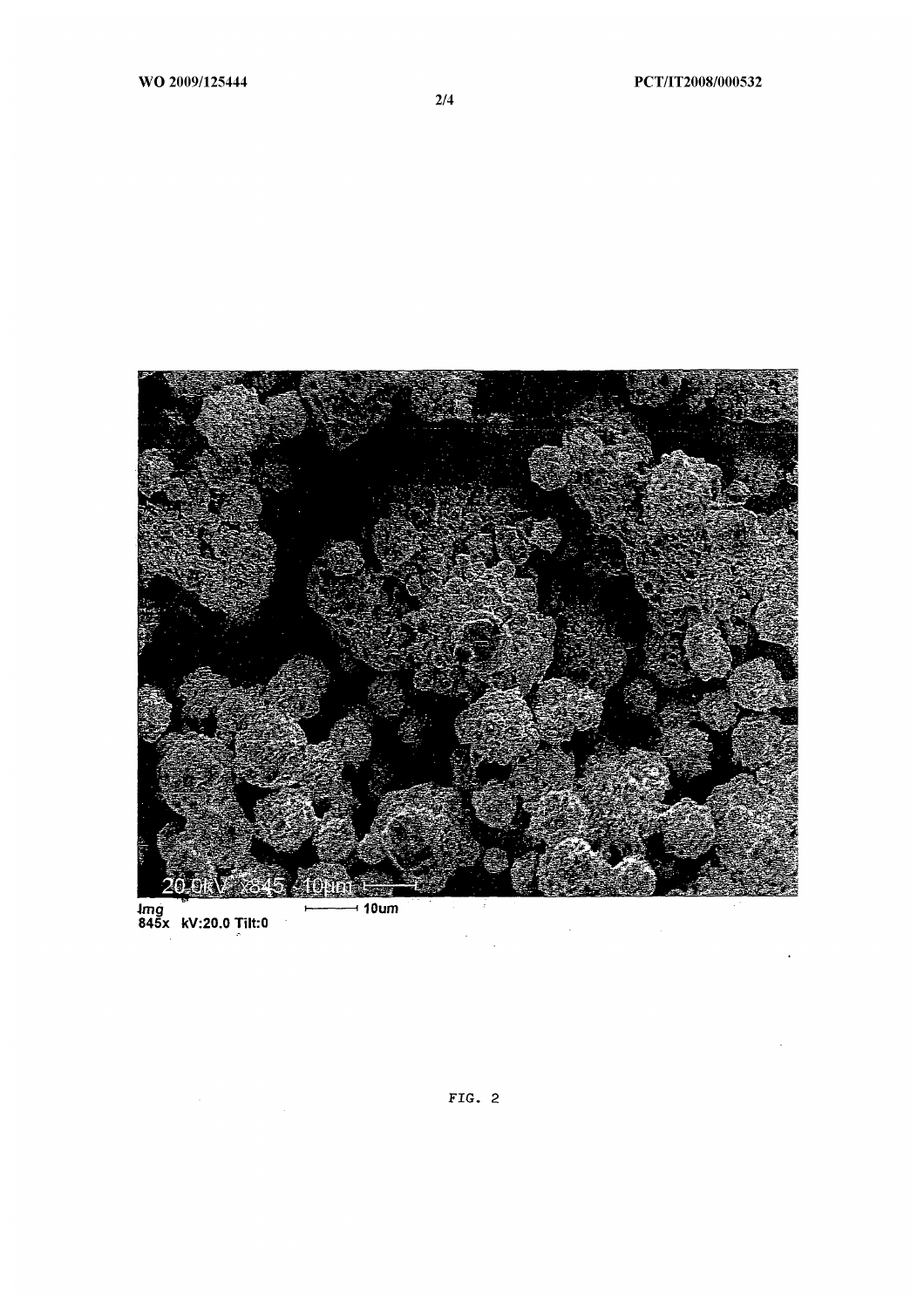

FIG. 3

 $\sim$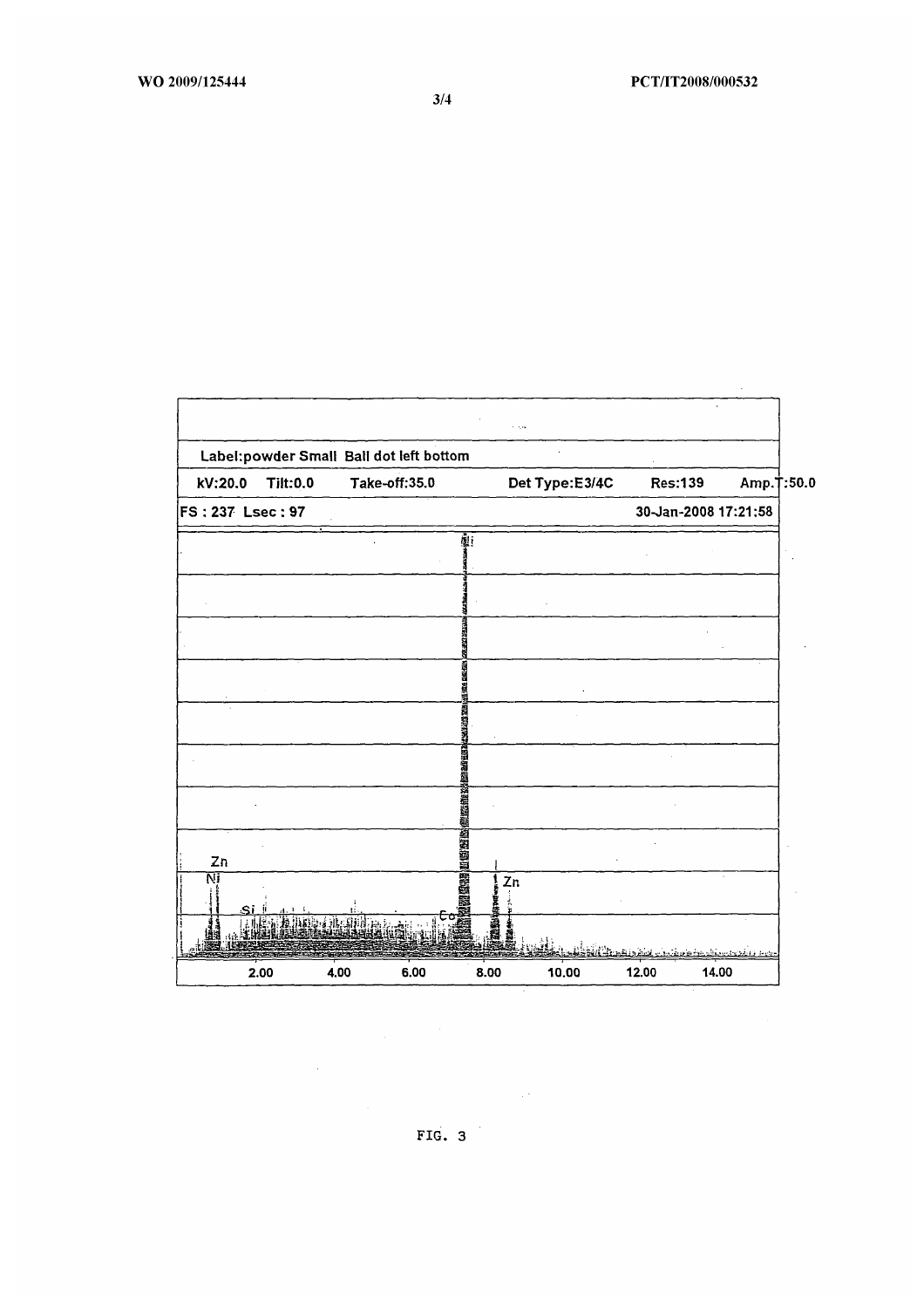|                   | Label:powder Small Ball dot left bottom |                               |               |               |                |                                                    |                      |             |
|-------------------|-----------------------------------------|-------------------------------|---------------|---------------|----------------|----------------------------------------------------|----------------------|-------------|
| kV:20.0           | <b>Tilt:0.0</b>                         |                               | Take-off:35.0 |               | Det Type:E3/4C | <b>Res:139</b>                                     |                      | Amp. 1:50.0 |
| FS: 822 Lsec: 109 |                                         |                               |               |               |                |                                                    | 30-Jan-2008 17:27:03 |             |
|                   |                                         |                               |               | ğ.            |                |                                                    |                      |             |
|                   |                                         |                               |               |               |                |                                                    |                      |             |
|                   |                                         |                               |               |               |                |                                                    |                      |             |
|                   |                                         |                               |               |               |                |                                                    |                      |             |
|                   |                                         |                               |               |               |                |                                                    |                      |             |
|                   |                                         |                               |               |               |                |                                                    |                      |             |
|                   |                                         |                               |               |               |                |                                                    |                      |             |
|                   |                                         |                               |               | <b>SVEHAS</b> |                |                                                    |                      |             |
|                   |                                         |                               |               |               |                |                                                    |                      |             |
|                   |                                         |                               |               |               |                |                                                    |                      |             |
|                   |                                         |                               |               |               |                |                                                    |                      |             |
|                   |                                         |                               |               | <b>MILLER</b> |                |                                                    |                      |             |
| $Z_{\ell^2}$      |                                         |                               |               |               |                |                                                    |                      |             |
|                   |                                         |                               |               | i Zn          |                |                                                    |                      |             |
| Ņ                 |                                         |                               |               |               |                |                                                    |                      |             |
|                   | فالمنطقة                                | <b>The Secret All Address</b> |               |               |                |                                                    |                      |             |
|                   |                                         |                               |               |               |                | <u> 1944 - Singh Milandish ang pangangan sa sa</u> |                      |             |
|                   | 2.00                                    | 4.00                          | 6,00          | 8.00          | 10.00          | 12.00                                              | 14.00                |             |

 $\label{eq:2.1} \frac{1}{\sqrt{2\pi}}\int_{0}^{\infty}\frac{1}{\sqrt{2\pi}}\left(\frac{1}{\sqrt{2\pi}}\right)^{2}d\mu\,d\mu\,d\mu\,d\mu\,.$ 

4/4

 $\sim 10^{-1}$ FIG. 4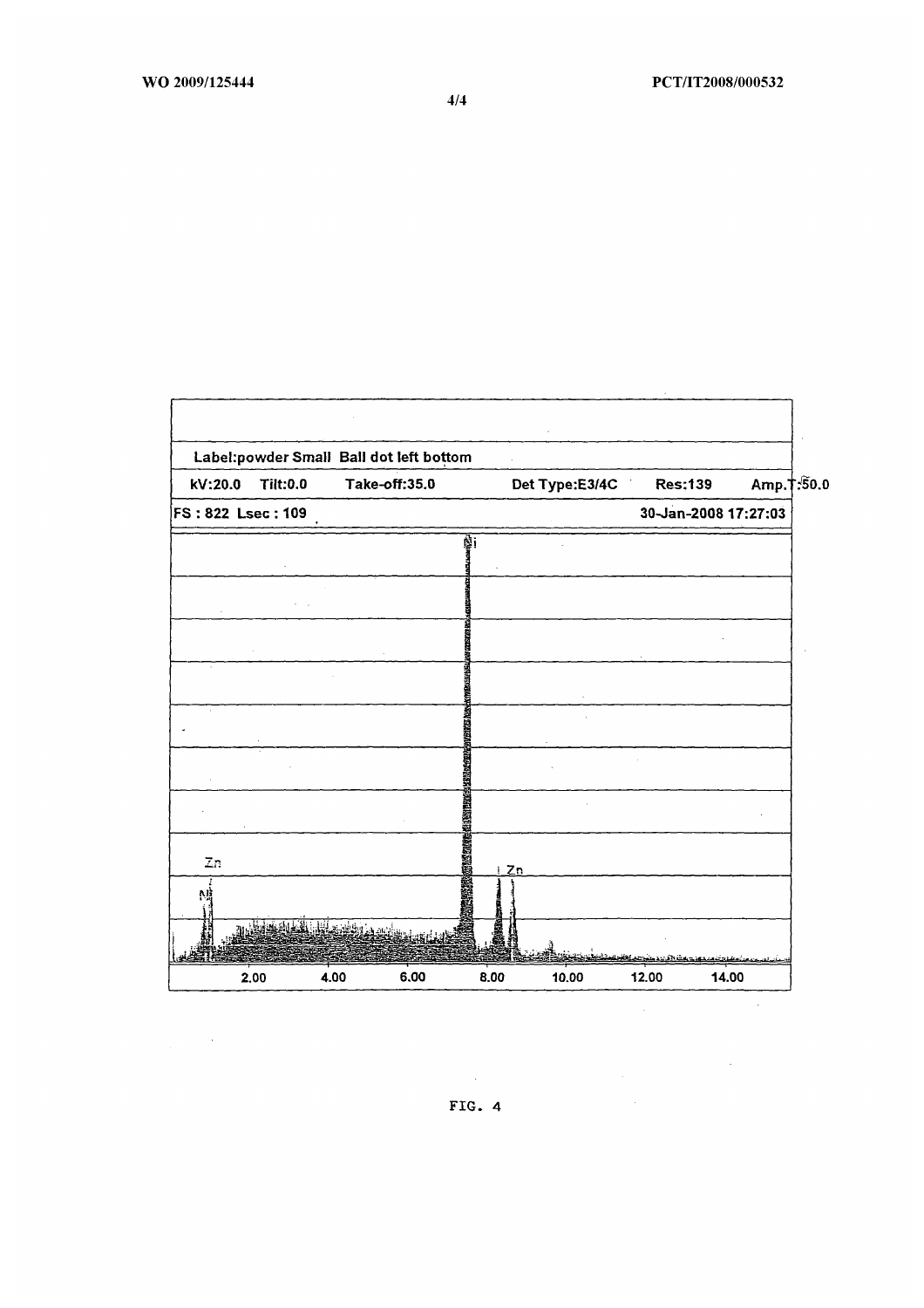## **INTERNATIONAL SEARCH REPORT**

**International application No**  PCT/IT2008/000532

| INV.<br>ADD. | A. CLASSIFICATION OF SUBJECT MATTER<br>C01B3/00<br>C01B6/02                                                                                                                                                                                                                                                                                                                                                                                                                                                                                                         |                                                                                                                                                                                                                                                                                                                                                                                                                                                                                                                                                                                                                                                                       |                                                    |  |  |  |
|--------------|---------------------------------------------------------------------------------------------------------------------------------------------------------------------------------------------------------------------------------------------------------------------------------------------------------------------------------------------------------------------------------------------------------------------------------------------------------------------------------------------------------------------------------------------------------------------|-----------------------------------------------------------------------------------------------------------------------------------------------------------------------------------------------------------------------------------------------------------------------------------------------------------------------------------------------------------------------------------------------------------------------------------------------------------------------------------------------------------------------------------------------------------------------------------------------------------------------------------------------------------------------|----------------------------------------------------|--|--|--|
|              | According to International Patent Classification (IPC) or to both national classification and IPC                                                                                                                                                                                                                                                                                                                                                                                                                                                                   |                                                                                                                                                                                                                                                                                                                                                                                                                                                                                                                                                                                                                                                                       |                                                    |  |  |  |
|              | <b>B. FIELDS SEARCHED</b>                                                                                                                                                                                                                                                                                                                                                                                                                                                                                                                                           |                                                                                                                                                                                                                                                                                                                                                                                                                                                                                                                                                                                                                                                                       |                                                    |  |  |  |
|              | Minimum documentation searched (classification system followed by classification symbols)                                                                                                                                                                                                                                                                                                                                                                                                                                                                           |                                                                                                                                                                                                                                                                                                                                                                                                                                                                                                                                                                                                                                                                       |                                                    |  |  |  |
| CO1B         |                                                                                                                                                                                                                                                                                                                                                                                                                                                                                                                                                                     |                                                                                                                                                                                                                                                                                                                                                                                                                                                                                                                                                                                                                                                                       |                                                    |  |  |  |
|              | Documentation searched other than minimum documentation to the extent that such documents are included in the fields searched                                                                                                                                                                                                                                                                                                                                                                                                                                       |                                                                                                                                                                                                                                                                                                                                                                                                                                                                                                                                                                                                                                                                       |                                                    |  |  |  |
|              | Electronic data base consulted during the international search (name of data base and, where practical, search terms used)                                                                                                                                                                                                                                                                                                                                                                                                                                          |                                                                                                                                                                                                                                                                                                                                                                                                                                                                                                                                                                                                                                                                       |                                                    |  |  |  |
| EPO-Internal |                                                                                                                                                                                                                                                                                                                                                                                                                                                                                                                                                                     |                                                                                                                                                                                                                                                                                                                                                                                                                                                                                                                                                                                                                                                                       |                                                    |  |  |  |
|              | <b>C. DOCUMENTS CONSIDERED TO BE RELEVANT</b>                                                                                                                                                                                                                                                                                                                                                                                                                                                                                                                       |                                                                                                                                                                                                                                                                                                                                                                                                                                                                                                                                                                                                                                                                       |                                                    |  |  |  |
| Category*    | Citation of document, with indication, where appropriate, of the relevant passages                                                                                                                                                                                                                                                                                                                                                                                                                                                                                  |                                                                                                                                                                                                                                                                                                                                                                                                                                                                                                                                                                                                                                                                       | Relevant to claim No.                              |  |  |  |
|              |                                                                                                                                                                                                                                                                                                                                                                                                                                                                                                                                                                     |                                                                                                                                                                                                                                                                                                                                                                                                                                                                                                                                                                                                                                                                       |                                                    |  |  |  |
| X            | EP 1 551 032 A (OSAKA IND PROMOTION ORG<br>[JP] ARATA YOSHIAKI [JP])<br>6 July 2005 (2005-07-06)                                                                                                                                                                                                                                                                                                                                                                                                                                                                    |                                                                                                                                                                                                                                                                                                                                                                                                                                                                                                                                                                                                                                                                       | $1, 3-5, 7,$<br>8, 13, 14                          |  |  |  |
| Y            | paragraphs [0014], [0043], [0046],<br>[0064], [0073]; claims 1,4,7; figure 4;<br>example 1                                                                                                                                                                                                                                                                                                                                                                                                                                                                          |                                                                                                                                                                                                                                                                                                                                                                                                                                                                                                                                                                                                                                                                       | 2, 6,<br>$9 - 12, 15$                              |  |  |  |
|              | E. CAMPARI, S. FOCARDI, V. GABBANI, V.<br>MONTALBANO, F. PIANTELLI, S. VERONESI:<br>"Overview of H_Ni systems: old experiments<br>and new setup"<br>5TH ASTI WORKSHOP ON ANOMALIES IN<br>HYDROGEN-DEUTERIUM LOADED METALS, ASTI,<br>ITALY, 2004, XP002517911<br>figures $1, 2, 9$ ; table 1                                                                                                                                                                                                                                                                         |                                                                                                                                                                                                                                                                                                                                                                                                                                                                                                                                                                                                                                                                       | 2, 6, 11,<br>12,15                                 |  |  |  |
|              |                                                                                                                                                                                                                                                                                                                                                                                                                                                                                                                                                                     |                                                                                                                                                                                                                                                                                                                                                                                                                                                                                                                                                                                                                                                                       |                                                    |  |  |  |
|              | Further documents are listed in the continuation of Box C.                                                                                                                                                                                                                                                                                                                                                                                                                                                                                                          | See patent family annex.                                                                                                                                                                                                                                                                                                                                                                                                                                                                                                                                                                                                                                              |                                                    |  |  |  |
| filing date  | Special categories of cited documents :<br>"A" document defining the general state of the art which is not<br>considered to be of particular relevance<br>"E" earlier document but published on or after the international<br>"L" document which may throw doubts on priority claim(s) or<br>which is cited to establish the publication date of another<br>citation or other special reason (as specified)<br>"O" document referring to an oral disclosure, use, exhibition or<br>other means<br>"P" document published prior to the international filing date but | "T" later document published after the international filing date<br>or priority date and not in conflict with the application but<br>cited to understand the principle or theory underlying the<br>invention<br>"X" document of particular relevance; the claimed invention<br>cannot be considered novel or cannot be considered to<br>involve an inventive step when the document is taken alone<br>"Y" document of particular relevance; the claimed invention<br>cannot be considered to involve an inventive step when the<br>document is combined with one or more other such docu-<br>ments, such combination being obvious to a person skilled<br>in the art. |                                                    |  |  |  |
|              | later than the priority date claimed                                                                                                                                                                                                                                                                                                                                                                                                                                                                                                                                |                                                                                                                                                                                                                                                                                                                                                                                                                                                                                                                                                                                                                                                                       | "&" document member of the same patent family      |  |  |  |
|              | Date of the actual completion of the international search<br>6 March 2009                                                                                                                                                                                                                                                                                                                                                                                                                                                                                           | 06/04/2009                                                                                                                                                                                                                                                                                                                                                                                                                                                                                                                                                                                                                                                            | Date of mailing of the international search report |  |  |  |
|              | Name and mailing address of the ISA/                                                                                                                                                                                                                                                                                                                                                                                                                                                                                                                                | Authorized officer                                                                                                                                                                                                                                                                                                                                                                                                                                                                                                                                                                                                                                                    |                                                    |  |  |  |
|              | European Patent Office, P.B. 5818 Patentiaan 2<br>NL - 2280 HV Rijswijk<br>Tel. (+31-70) 340-2040,<br>Fax: (+31-70) 340-3016                                                                                                                                                                                                                                                                                                                                                                                                                                        |                                                                                                                                                                                                                                                                                                                                                                                                                                                                                                                                                                                                                                                                       | Cristescu, Ioana                                   |  |  |  |

Form PCT/ISA/210 (second sheet) (April 2005)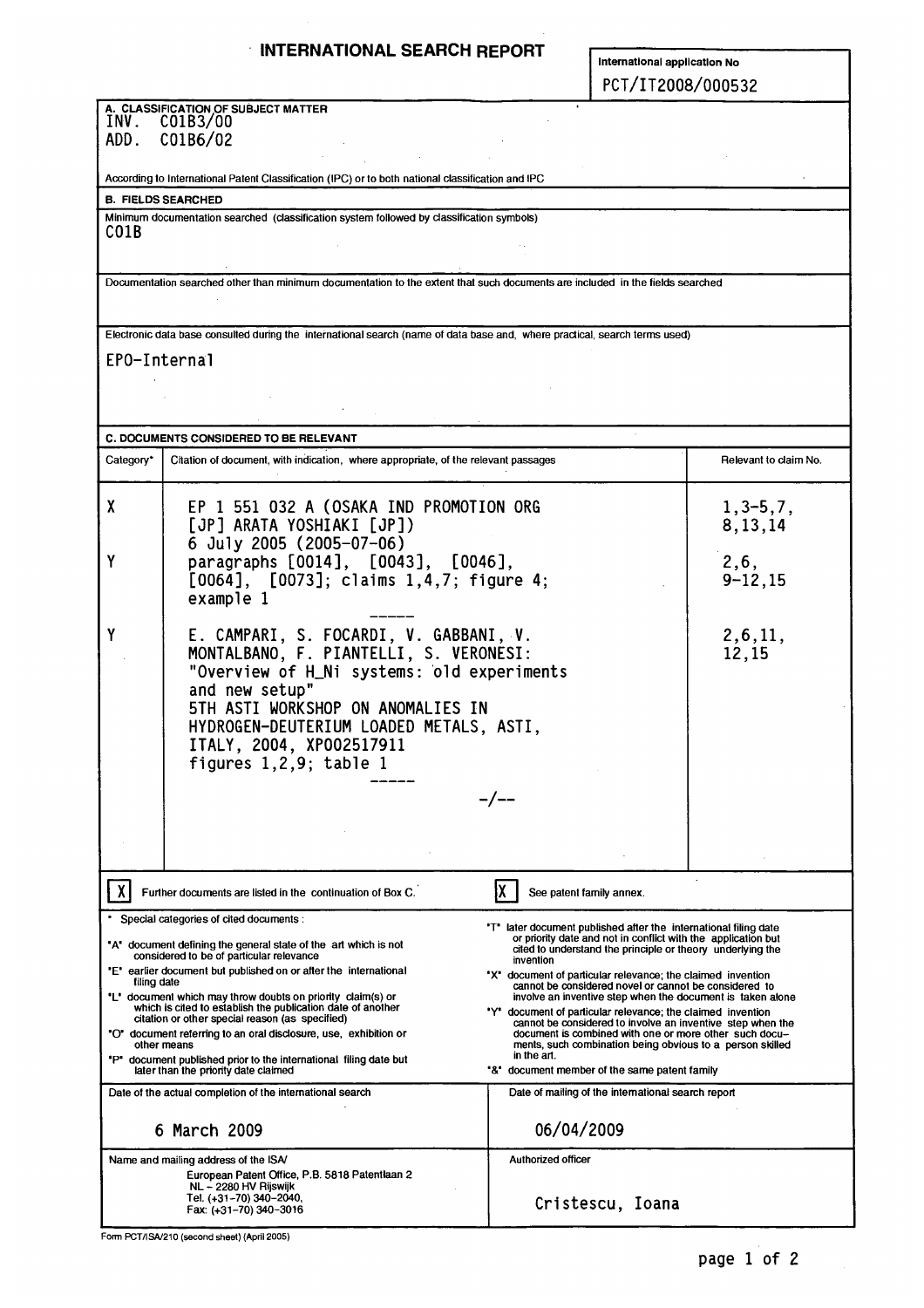## **INTERNATIONAL SEARCH REPORT**

**International application No**  PCT/IT2008/000532

|           | C(Continuation). DOCUMENTS CONSIDERED TO BE RELEVANT                                                                                                                                                                                                                                                              |                       |
|-----------|-------------------------------------------------------------------------------------------------------------------------------------------------------------------------------------------------------------------------------------------------------------------------------------------------------------------|-----------------------|
| Category* | Citation of document, with indication, where appropriate, of the relevant passages                                                                                                                                                                                                                                | Relevant to claim No. |
| Y         | S. FOCARDI, V. GABBANI, V. MONTALBANO, F.<br>PIANTELLI, S. VERONESI: "Evidence of<br>Electromagnetic radiation from Ni-H<br>Systems"<br>11TH INTERNATIONAL CONFERENCE ON CONDENSED<br>MATTER NUCLEAR SCIENCE 2004, MARSEILLE,<br>FRANCE, 2004, XP002517912<br>figure 2                                            | $2, 6, 9 - 12$        |
| A         | CERRON-ZEBALLOS E ET AL: "INVESTIGATION<br>OF ANOMALOUS HEAT PRODUCTION IN NI-H<br>SYSTEMS"<br>SOCIETA ITALIANA DI FISICA, NUOVO CIMENTO<br>A, EDITRICE COMPOSITORI, BOLOGNA, IT,<br>vol. 109A, no. 12,<br>1 December 1996 (1996-12-01), pages<br>1645-1654, XP008103248<br>ISSN: 0369-3546<br>the whole document | $1 - 15$              |
| A         | G. MENGOLI, M. BERNARDINI, C. MANDUCHI, G.<br>ZANNONI: "Anomalous heat effects<br>correlated with electrochemical hydriding<br>of nickel"<br>IL NUOVO CIMENTO,<br>vol. 20D, no. 3, 1998, pages 331-352,<br>XP002517910<br>page 332                                                                                | $1 - 15$              |
|           |                                                                                                                                                                                                                                                                                                                   |                       |
|           |                                                                                                                                                                                                                                                                                                                   |                       |